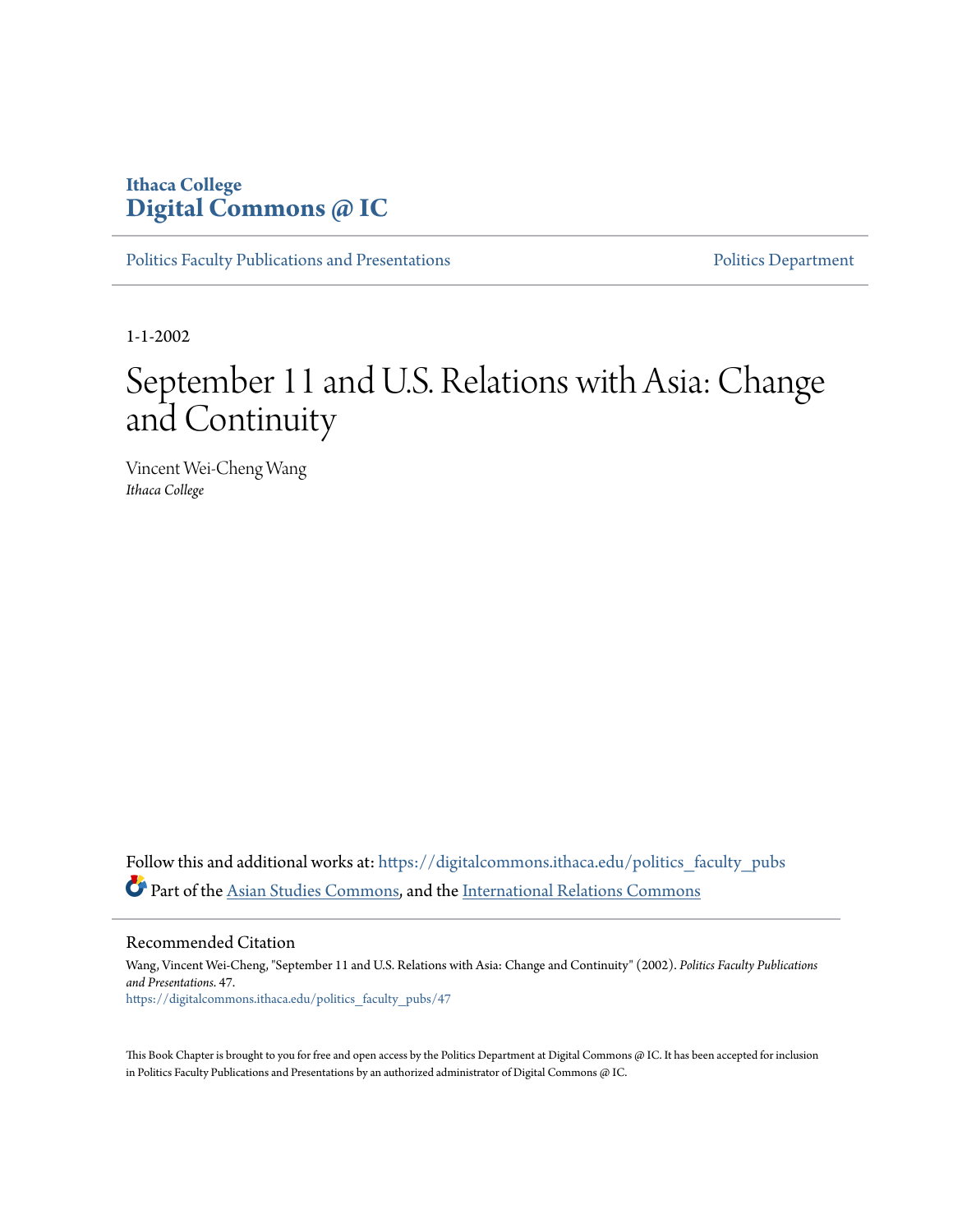# September 11 and U.S Relations with Asia: Change and Continuity

Vincent Wei-cheng Wang University of Richmond, U.S.A. vwang@richmond.edu

#### September 11 and U.S Relations with Asia: Change and Continuity

The terrorist attacks on the United States on September 11, 2001, most vividly demonstrated by the destruction of the World Trade Center and the Pentagon, symbols of American economic and military power, have profoundly changed·both the way Americans view themselves and their country's relationships with other nations.

John Lewis Gaddis, an eminent historian at Yale, claims that the post-Cold War era, which began with the collapse of one structure, the Berlin Wall on November 9, 1989, ended with the collapse of another, the World Trade Center's twin towers on September 11,  $2001$ .<sup>1</sup>

Only time will tell whether the collapse of the World Trade Center towers will eventually prove to be as consequential as the fall of the Berlin Wall twelve years earlier. But one thing is certain: As Americans were relishing unprecedented *national security,* ten years after the end of the Cold War and the dissipation of Soviet nuclear threat, the horrific tragedies of September 11 and the painful aftermath of adjusting to

<sup>&</sup>lt;sup>1</sup> John Lewis Gaddis, "And Now This: Lessons From the Old Era for the New One," in Strobe Talbott and Nayan Chanda, eds., *The Age of Terror: America and the World After September 11* (Basic Books and Yale Center for the Study of Globalization, 2001 ), p. 3.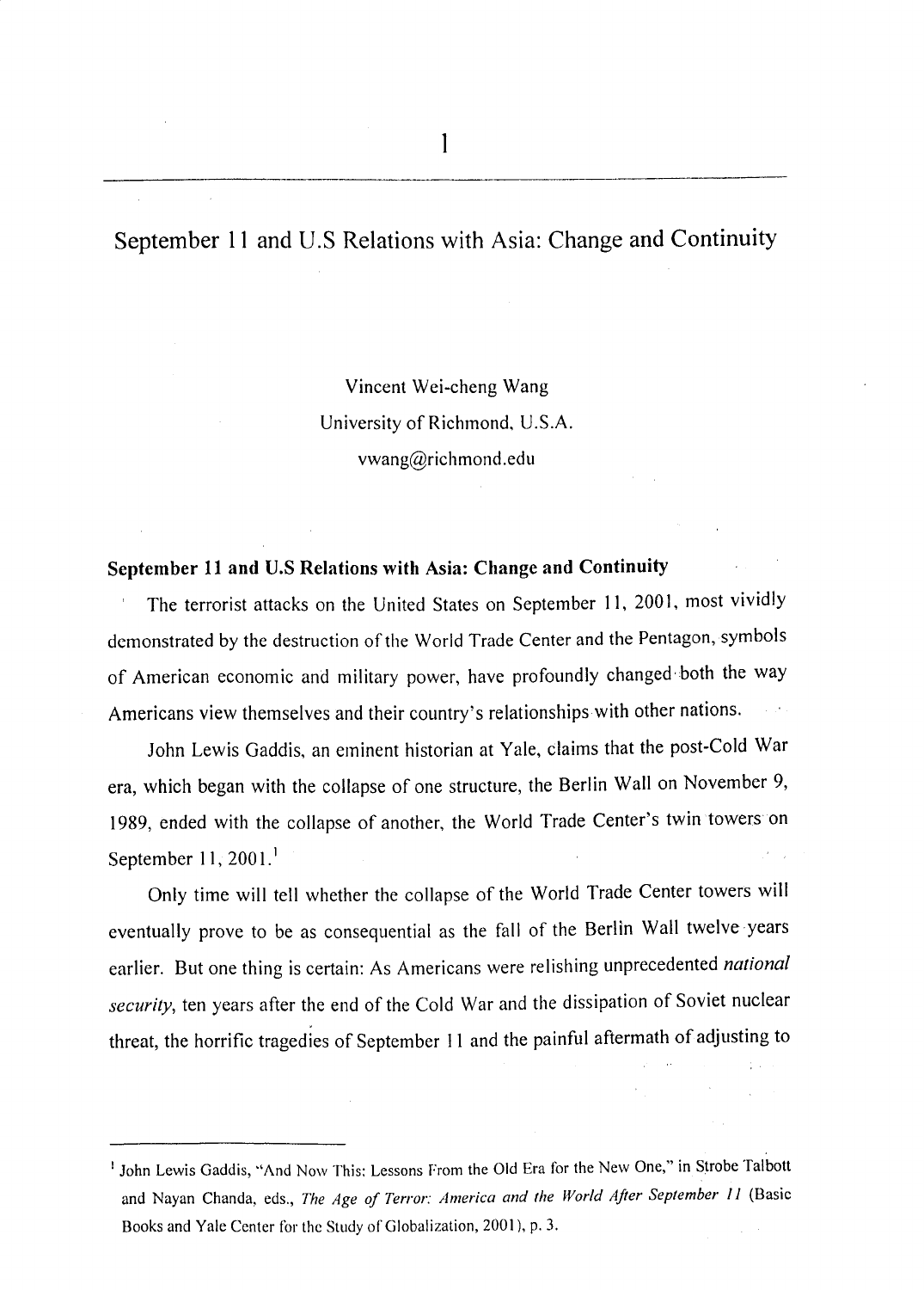what a new book describes as "the age of terror,"<sup>2</sup> struck home the vulnerabilities of their *homeland* security.

Gaddis argues that the clearest conclusion to emerge from the events of September 11 is that "the geopolitical position and the military power of the U.S. are no longer sufficient to ensure its security.<sup>3</sup> He points out that the very term "national" security," invented during WWII and used so frequently during the Cold War, always implied that both threats and vulnerabilities lay *outside* the country. However, in the aftermath of September 11, Americans have not only adopted the concept of "homeland security" -- it has become synonymous with national security.<sup>4</sup>

# The Terror War: Globalization Gone Awry?

President Bush called September 11 "the first war of the twenty-first century." However, scholars call it the first war in the age of globalization.<sup>5</sup> Among the targets of the attacks was globalization itself. After all, as Strobe Talbott, former Deputy Secretary of State in the Clinton Administration, states, globalization is about integration and inclusion but the terrorists' aim was partition and expulsion. They sought to reverse the benevolent dynamic of globalization and turn core American strengths  $-$  openness and mobility  $-$  into vulnerabilities.<sup>6</sup>

Barely a few years ago, the mainstream discourse on globalization focused on its benign aspects, particularly the seemingly unbounded opportunities globalization entailed, especially for Americans. Thomas L. Friedman of the *New York Times*  hailed that globalization had contributed to the emergence of a global market place and the rise of a "homogeneous" global culture that is essentially "the spread of

 $\Box$ 

<sup>2</sup> Strobe Talbott and Nayan Chanda, eds., *The Age of Terror: America and the World After September*  11 (Basic Books and Yale Center for the Study of Globalization, 200 I).

<sup>&</sup>lt;sup>3</sup> John Lewis Gaddis, "And Now This: Lessons From the Old Era for the New One," in Talbott and Chanda, *The Age of Terror,* p. 6.

<sup>4</sup> Gaddi, pp. 8-9.

<sup>&</sup>lt;sup>5</sup> Kurt M. Campbell, "Globalization's First War?" *The Washington Quarterly* 25(1)(Winter 2002): 7-14. 6 Talbott and Chanda, *The Age of Terror.* pp. xii-xiii.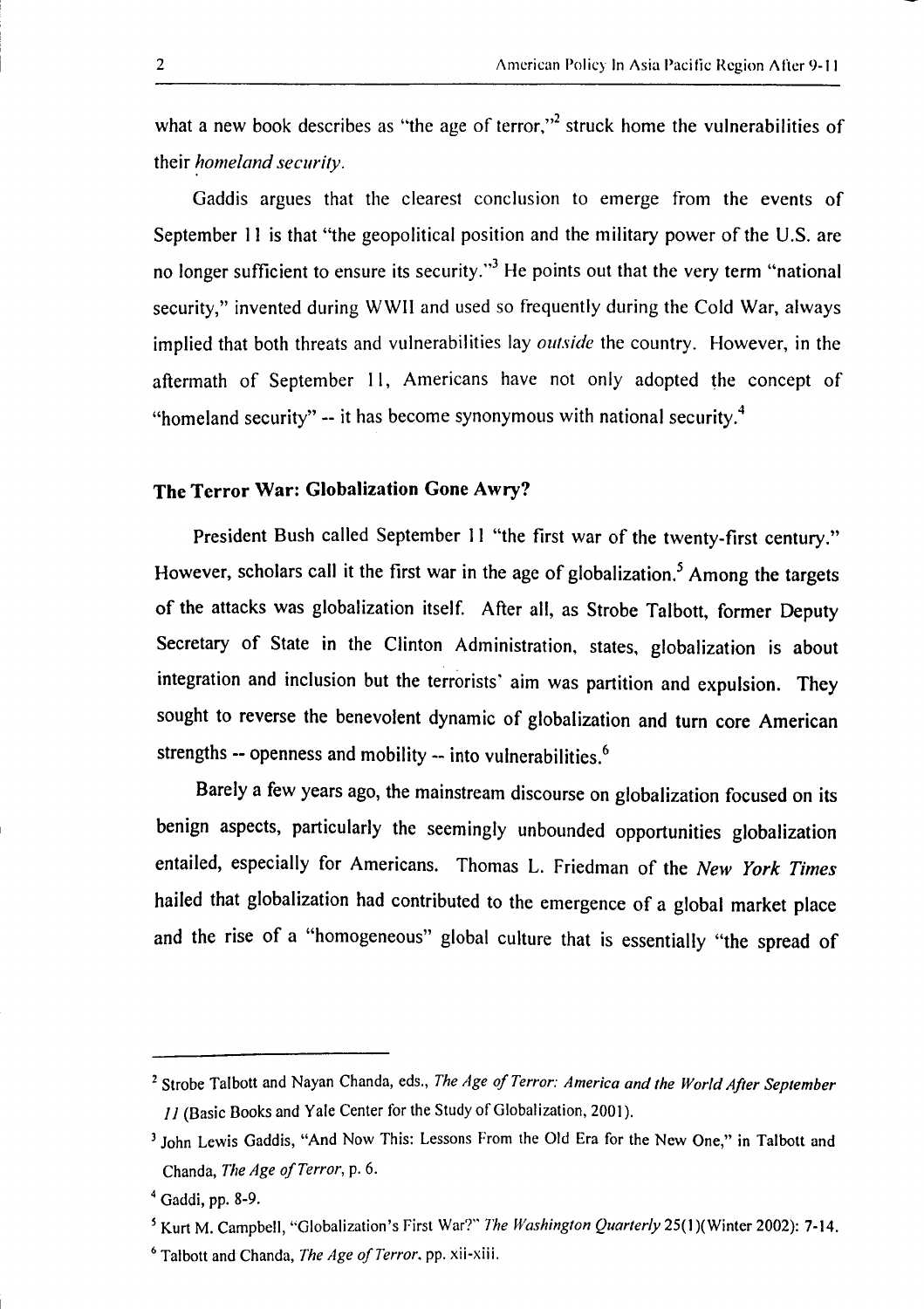Americanization on a global scale."<sup>7</sup> To Francis Fukuyama, the end of the Cold War irrefutably vindicated the triumph of free-market capitalism over all other ideological alternatives; hence, "the end of history."8 Friedman confidently proclaimed that the "globalization system" had replaced the Cold War system; hence, "the world is ten years old."<sup>9</sup>

If anything, the attacks of September 11 painfully show that the very instruments of the new world order -- airplanes, liberal policies on immigration and money transfers, and multiculturalism  $-$  can be turned horribly against it.<sup>10</sup> Paul Kennedy, another eminent historian at Yale, puts it succinctly: "Here was a weakness in our own defenses created by one of our social strengths, namely, the permeability of American borders and the mobility and openness of America itself."<sup>11</sup>

Unfortunately, the U.S. is, and will remain the leading target of terrorists and its vulnerabilities are not limited to home. Using government statistics, Paul R. Pillar, one of the foremost authorities on the subject of terrorism and a former deputy chief of the Central Intelligence Agency's (CIA) counterterrorism center, points out that one-third of international terrorist incidents recorded during the past two decades involved attacks on U.S. interests (either American property or American citizens).<sup>12</sup> The proportion has been rising, from 31 percent in the 1980s to 37 percent in the 1990s.<sup>13</sup> Pillar summarizes three main factors behind the terrorists' often targeting U.S. interests.<sup>14</sup>

<sup>7</sup> Thomas L. Friedman, *The Lexus and the Olive Tree* (New York: Farrar, Straus, and Giroux, 1999), p. 8.

<sup>8</sup> Francis Fukuyama, "The End of History?" *The National Interest.* 16 (summer 1989). pp. 3-16.

<sup>9</sup> Friedman, *The Lexus,* pp. 7 and xiii.

<sup>10</sup> Gaddis, "And Now This," p. 17.

<sup>&</sup>lt;sup>11</sup> Paul Kennedy, "Maintaining American Power: From Injury to Recovery," in Talbott and Chanda, *The Age of Terror,* p. 64.

<sup>12</sup> Paul R. Pillar, *Terrorism and U.S. Foreign Policy* (Washington: Brookings, 2001 ), p. 57.

<sup>13</sup> The kidnap and brutal killing of Daniel Pearl, the *Wall Street Journal* reporter in Pakistan, is only the most recent incident that supports Pillar's "the superpower as target" thesis.

<sup>14</sup> These three points are summarized from Pillar, *Terrorism,* pp. 57-66.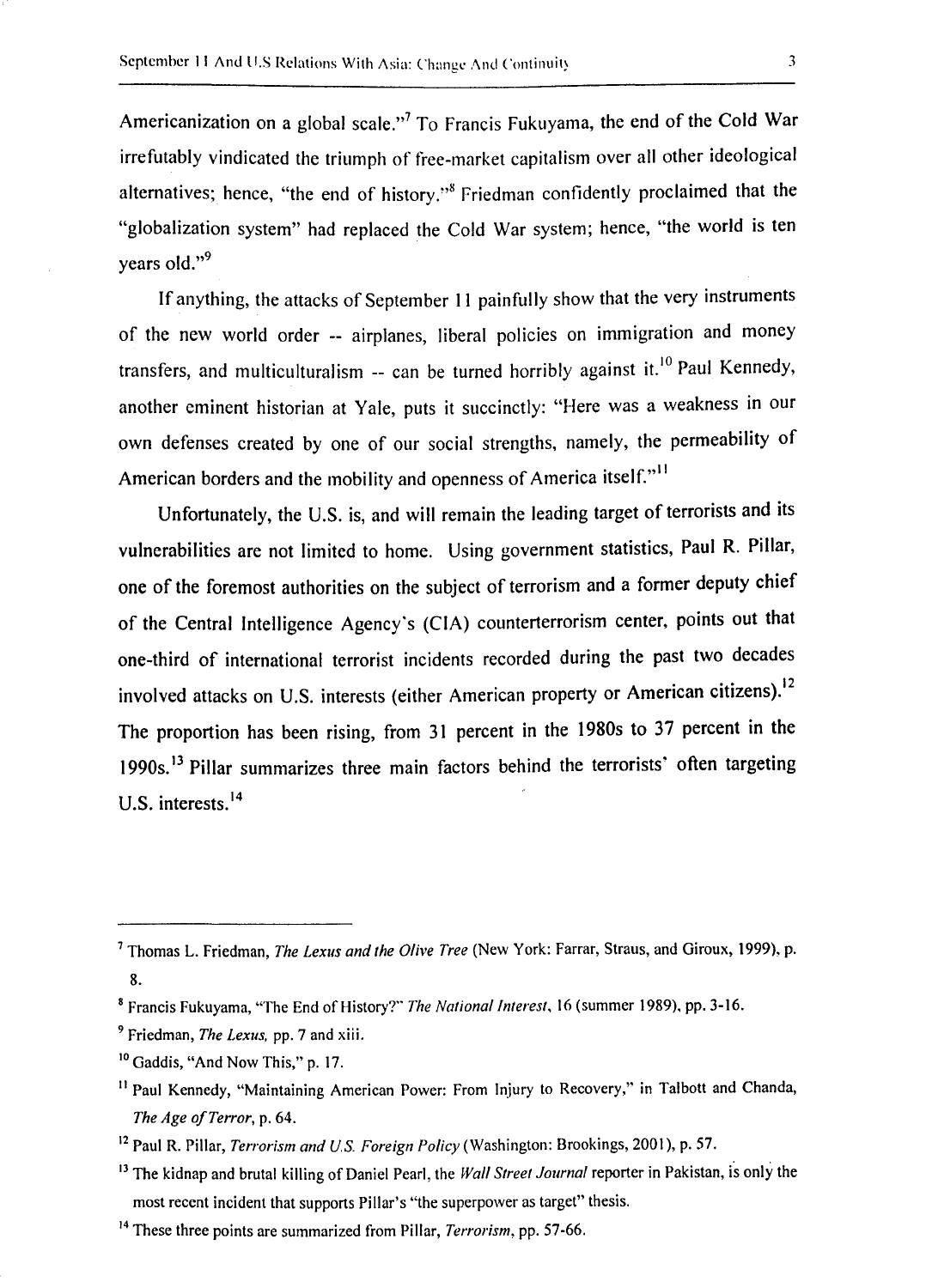## **The Superpower as Target**

The first reason reflects not only the way in which the U.S. is stronger than anyone else, but one in which it is not: terrorism itself. U.S. strengths are revealed in so many aspects: With the largest economy in the world (about \$10 trillion), the U.S. accounts for one-third of all the defense expenditures of all  $190$  states.<sup>15</sup> Forty percent of all the internet traffic occurs in the U.S .. and over 70% of all recent Nobel laureates work in American universities and laboratories.<sup>16</sup> However, America's defenses are not impregnable, as each successful terrorist operation against the U.S. (the Oklahoma City bombing, the bombing of the U.S. embassies in Africa, the World Trade Center attack, and so on) demonstrates. Offensively, the U.S. does not use terrorism at all. Since terrorism is one of those few areas in which the U.S. does not have an advantage, it is a promising tool for those who have strong grievances against the U.S. Terrorism, therefore, offers the allure of "asymmetric advantage" and becomes the one weapon with which the weak have a chance to be effective.

The second main reason the U.S. is a prime target of terrorism is the sheer number and accessibility of U.S. interests that can be targeted. The ironies of globalization include the vulnerability that starts at home, a large and open society. The U.S. has, with Canada, the world's longest undefended border, and a border with Mexico that is another 2,000 miles long. The U.S. also receives a disproportionate share of international travelers, in part a reflection of the appeal of its economic and cultural systems. For instance, in fiscal year 2000 there were 533 million admissions to the U.S., and 66 percent of the total admissions were aliens.<sup>17</sup>

The U.S. also exports more people than any other country. The official U.S. presence overseas includes diplomatic representation in 160 countries, dozens of consulates, delegations to international organizations, and other missions, for a total of 290 diplomatic posts overseas as of late 2000.<sup>18</sup> More than thirty U.S. government

i\_

<sup>&</sup>lt;sup>15</sup>/A whopping Department of Defense budget of \$312 billion is authorized for FY 2002. Department of Defense, *Defense Almanac* (http://www.defenselink.mil/pubs/almanac/ [2 March 2002)).

<sup>16</sup> Kennedy, "Maintaining American Power," p. 59.

<sup>11</sup> Immigration and Naturalization Service, *Monthly Statistical Report, September 2000 FY Year End Report* (www.ins.usdoj.gov/graphics/aboutins/statistics/msrscpOO/INSP.HTM [2 March 2002]).

<sup>18</sup> State Department data, quoted in Pillar, *Terrorism,* p. 59.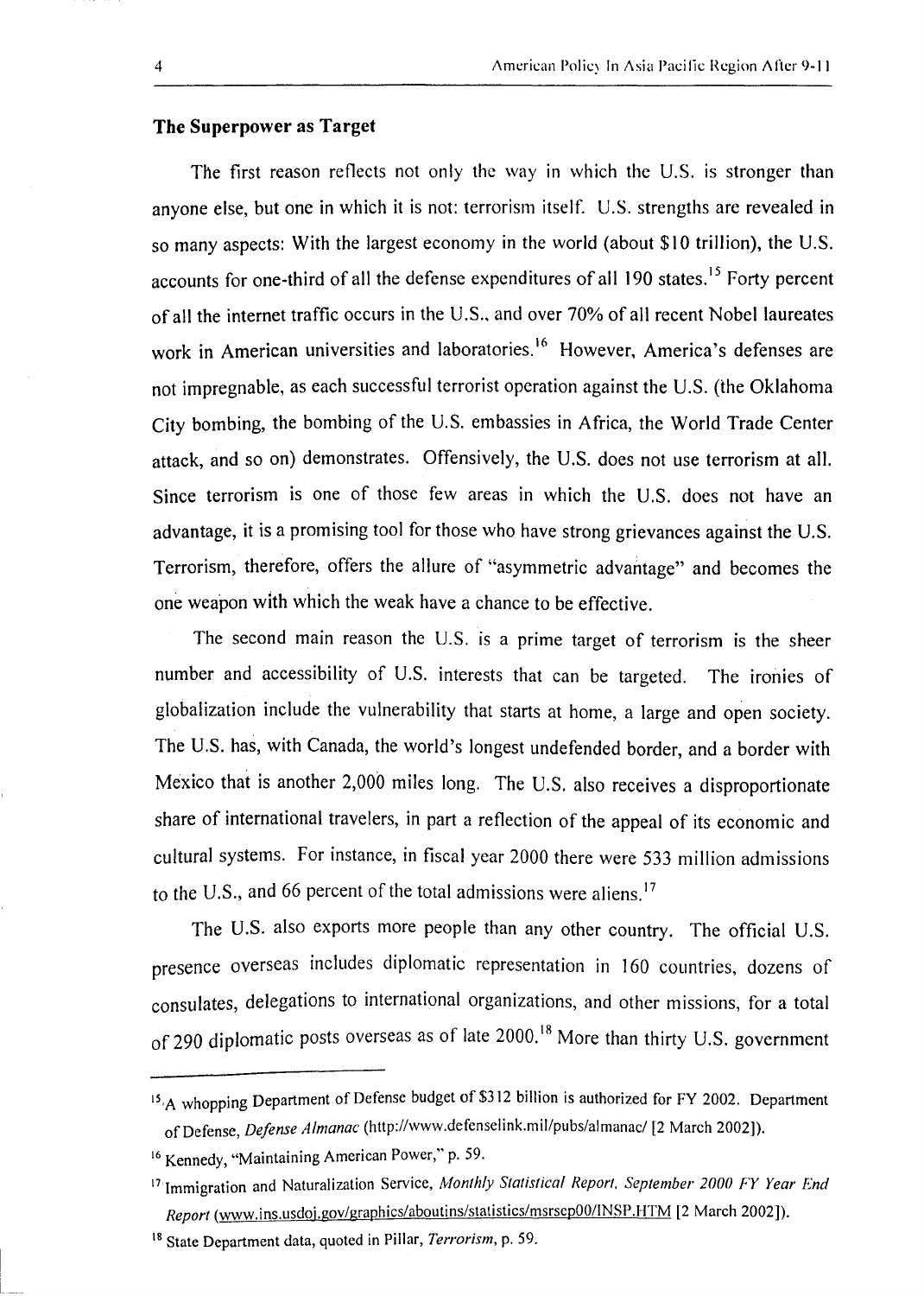agencies operate overseas, employing more than 14,000 Americans and about 30,000 foreign nationals.<sup>19</sup> In addition, as of 30 September 2000, out of the 1.38 million U.S. military personnel on active duty, about 258,000 were serving outside the U.S. and its territories.<sup>20</sup> . Added to this official presence is the enormous overseas commercial presence of American companies and individual Americans traveling for business or pleasure. In a way, there seem to be too many American targets, and a terrorist needs only one good target.

Thirdly, the role of the U.S. as leader of the West entails a further reason for special resentment against it. The Islamic militants in many parts of the world wail against America's cultural contamination and other forms of imperialism.<sup>21</sup> U.S. policies have been equally unacceptable to them.

In sum, globalization has undoubtedly brought about positive benefits; yet, as the September 11 attacks demonstrate, it also changes the way war is fought. The problem -- the instruments of globalization -- may also hold key to the solution. The Bush Administration's policies toward other nations after September 11 reflect this paradoxical approach. Nowhere is this approach more evident than in the Asia-Pacific region.

# "Everything Has Changed"

In his address to the joint house of Congress on September 20, just days after the terrorist attacks in New York and Washington, President Bush made a point of internationalizing the nation's sense of outrage and resolve:

This is not... just America's fight. And what is at stake is not just America's freedom. This is the world's fight, this is civilization's fight, this is the fight of all who believe in progress and pluralism, tolerance

<sup>&</sup>lt;sup>19</sup> Overseas Presence Advisory Panel, *America's Overseas Presence in the 21<sup>st</sup> Century* (Government Printing Office, 1999), p. 12.

<sup>20</sup> Department of Defense, *Defense Almanac*  (http://www.defensclink.mil/pubs/almanac/almanae/people/serve.html [2 March 2002]).

<sup>&</sup>lt;sup>21</sup> See Samuel P. Huntington, *The Clash of Civilizations and the Remaking of World Order* (Touchstone Books, 1998).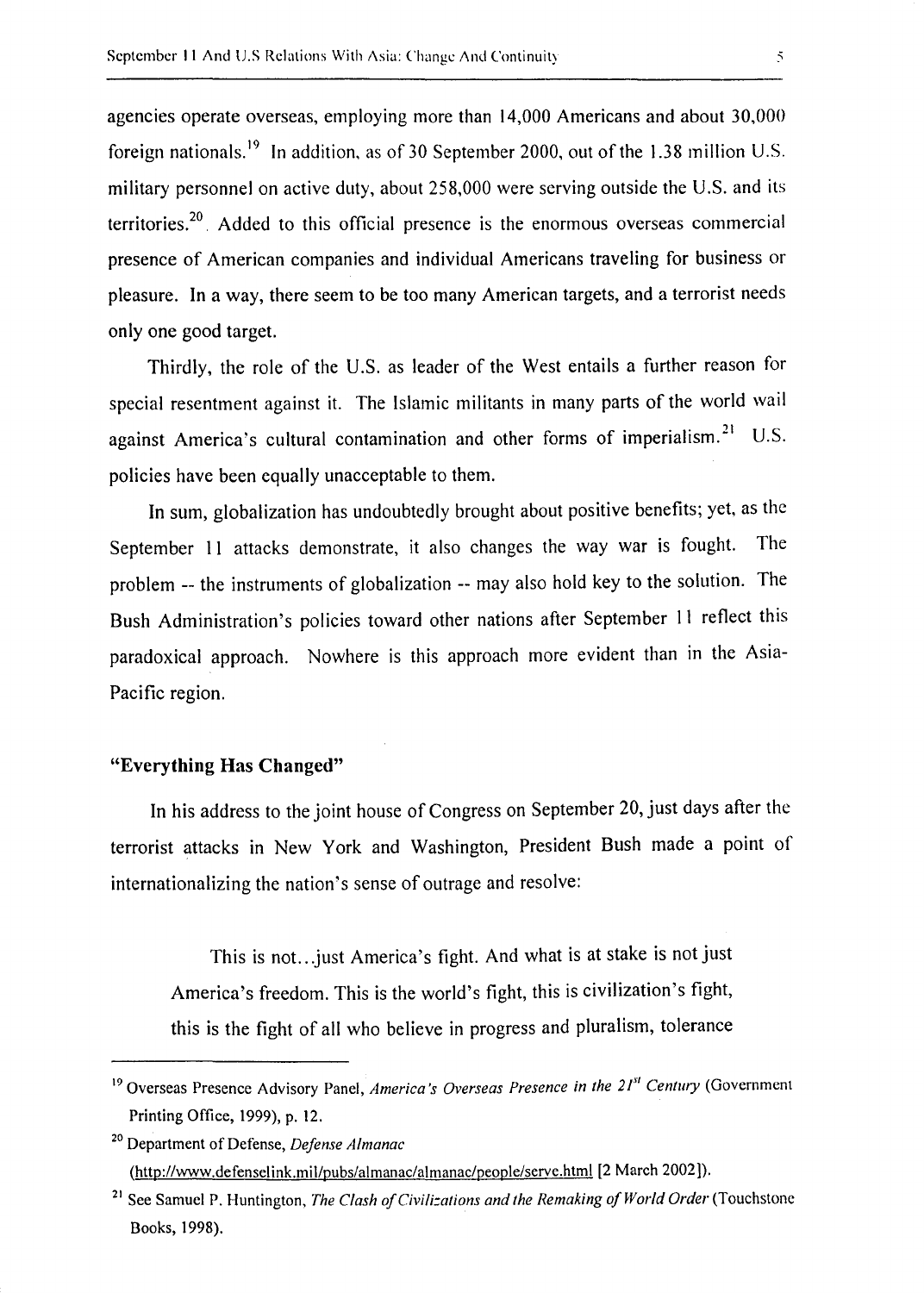and freedom. <sup>22</sup>

In portraying the anti-terror war as a global campaign against evil, the President also sought to exert international pressure on those states or entities that wavered or refused support. On the night of the attacks, Bush declared in his televised address to the nation: "The U.S. will make no distinction between those who committed these acts and those who harbor them." Signaling a shift in the Pentagon's policy of using precision bombing as its weapon of choice, Bush said that "the U.S. will be far more open to sending in ground forces to capture or kill terrorists or to punish regimes that aid or abet them."<sup>23</sup> That declaration, of course, defined the subsequent military operations in Afghanistan to rout the Taliban regime from power and destroy the al-Qaeda terrorist organization led by Osama bin Laden.

"Everything has changed" was, as some observers point out, the commonplace in Washington and elsewhere in the U.S. after the September 11 attacks.<sup>24</sup> The partisan bickering in Congress came to an abrupt halt in a show of national unity. The Bush Administration also invested considerable diplomatic skills in fostering a global coalition against terrorism -- in an apparent reversal of a foreign-policy style that was being criticized both at home and abroad as unilateralist.<sup>25</sup>

This strategy proved successful. America's allies saw the rare occasion of an attack on their protector (and one against innocent civilians at that) as an unusual opportunity to show their solidarity and loyalty. NATO responded immediately by

<sup>&</sup>lt;sup>22</sup> "A Nation Challenged; President Bush's Address on Terrorism Before a Joint Meeting of Congress," *The New York Times,* 21 September 2001, p. B4, from *Lexis-Nexis.* 

<sup>&</sup>lt;sup>23</sup> Lionel Barber, "America's War: This Week's Attack on the US Was Launched From Within, and George W. Bush's Fight Against Terrorism Will be Prosecuted at Home As Well As Abroad," *The Financial Times,* 14 September 2001, p. 14, from *Lexis-Nexis.* 

<sup>&</sup>lt;sup>24</sup> Douglas Paal, "President Bush's Visit to APEC in China: A Changed Agenda After September 11," October 2001 (http://www.asiasociety.org/publications/update\_bushapec.html [13 November 2001]), p. 2; and Nicholas Platt, "September 11: The Impact on U.S. Relations with Asia," speech given to the World Affairs Council of Greater Richmond, 15 January 2002.

<sup>&</sup>lt;sup>25</sup> Many countries had criticized the withdrawal of the U.S. under the Bush Administration from the Kyoto Protocol on global climate change and the Chemical Weapons Convention, as well as the administration's determined effort to develop missile defense systems.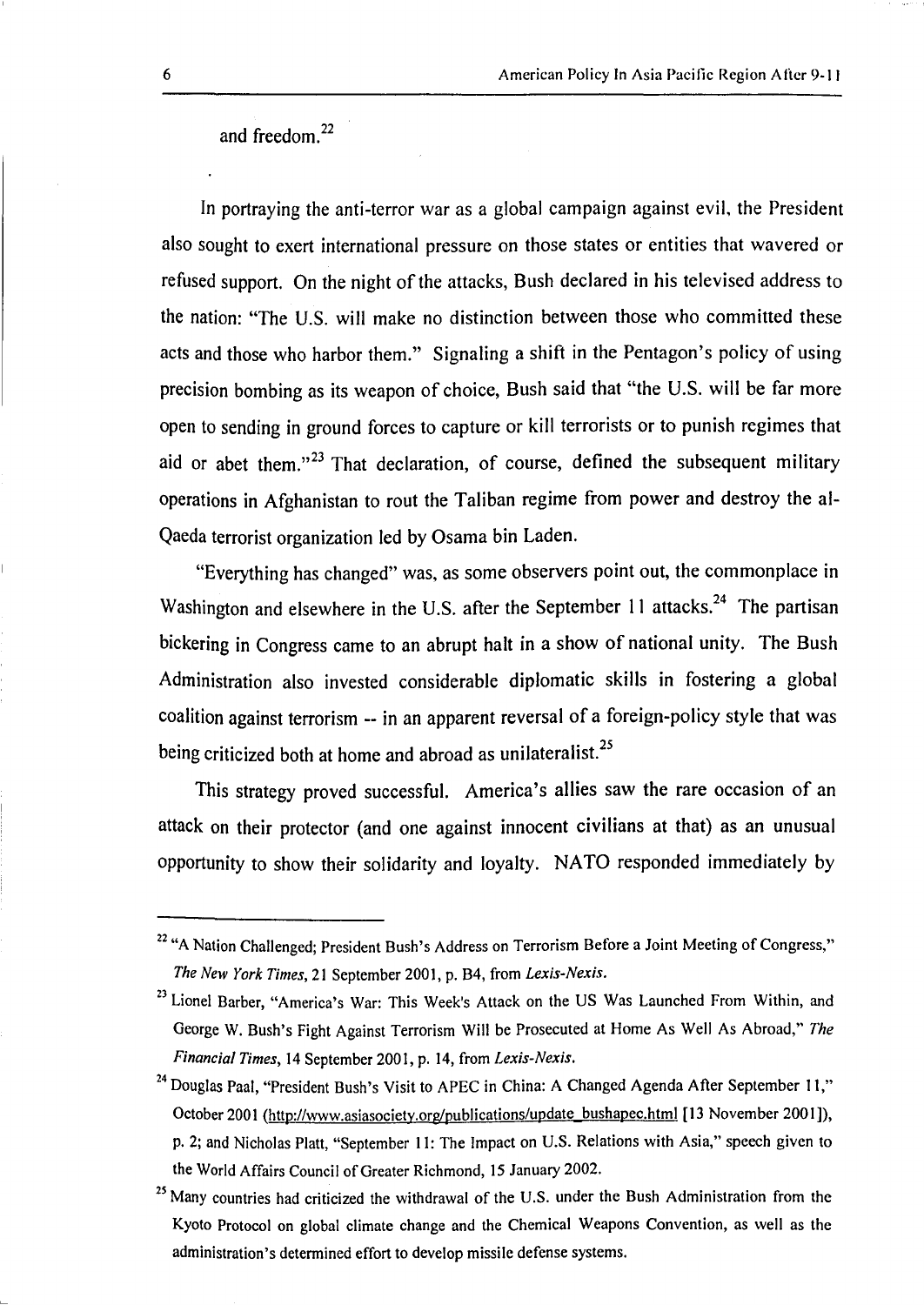invoking, for the first time in its 52-year history, Article 5 of its founding treaty, declaring the attack on America to be an attack on the alliance as a whole, enabling America to call on its allies for military support.<sup>26</sup> Australia also invoked the ANZUS mutual defense treaty for the first time, making it possible for its navy to support the U.S. fleet and even deploy troops.<sup>27</sup>

The most remarkable performance was by Japan. Restricted by Article 9 of its Constitution (the so-called peace constitution), Japan had for years politely resisted the American call for the officially pacifist nation to assume a greater security role. Tokyo's decision to only provide financial support during the Gulf War in 1991 was widely criticized. Resolved to change its image of doing too little, too late, in an international crisis, Prime Minister Junichiro Koizumi announced seven steps Japan was willing to take to support the U.S.-led coalition against terrorism:

- dispatching a Japanese Maritime Self-Defense Force squadron, including an amphibious airlift support ship, to the Indian Ocean;
- agreeing to lift supplies to Pakistan in Japanese Air-Defense Force cargo planes;
- providing Ground Self-Defense Forces to guard American bases in Japan;
- sending medical teams to the region
- providing AW ACS aircraft to supplement U.S. air-control aircraft;
- increasing assistance for an anticipated flood of refugees;
- and downplaying Japan's reaction to Pakistan's nuclear-weapons testing and providing direct official development assistance to Islamabad.<sup>28</sup>

These measures were codified into the historic Anti-Terrorism Special Measures Law on 29 October 2001. It will enable Japan's SDF to participate globally as a U.S.

<sup>&</sup>lt;sup>26</sup> "Allies in Search of a Strategy," *The Economist*, 22 September 2001, p. 13.

<sup>&</sup>lt;sup>27</sup> John J. Tkacik, Dana R. Dillon, Balbina Hwang, and Sara J. Fitzgerald, "Preparing for the APEC Summit: Mobilizing Asian Allies for War," *The Heritage Foundation Backgrounder Executive Summary,* No. 1487 (4 October 2001), p. 1.

<sup>28</sup> Paal, "President," p. 4.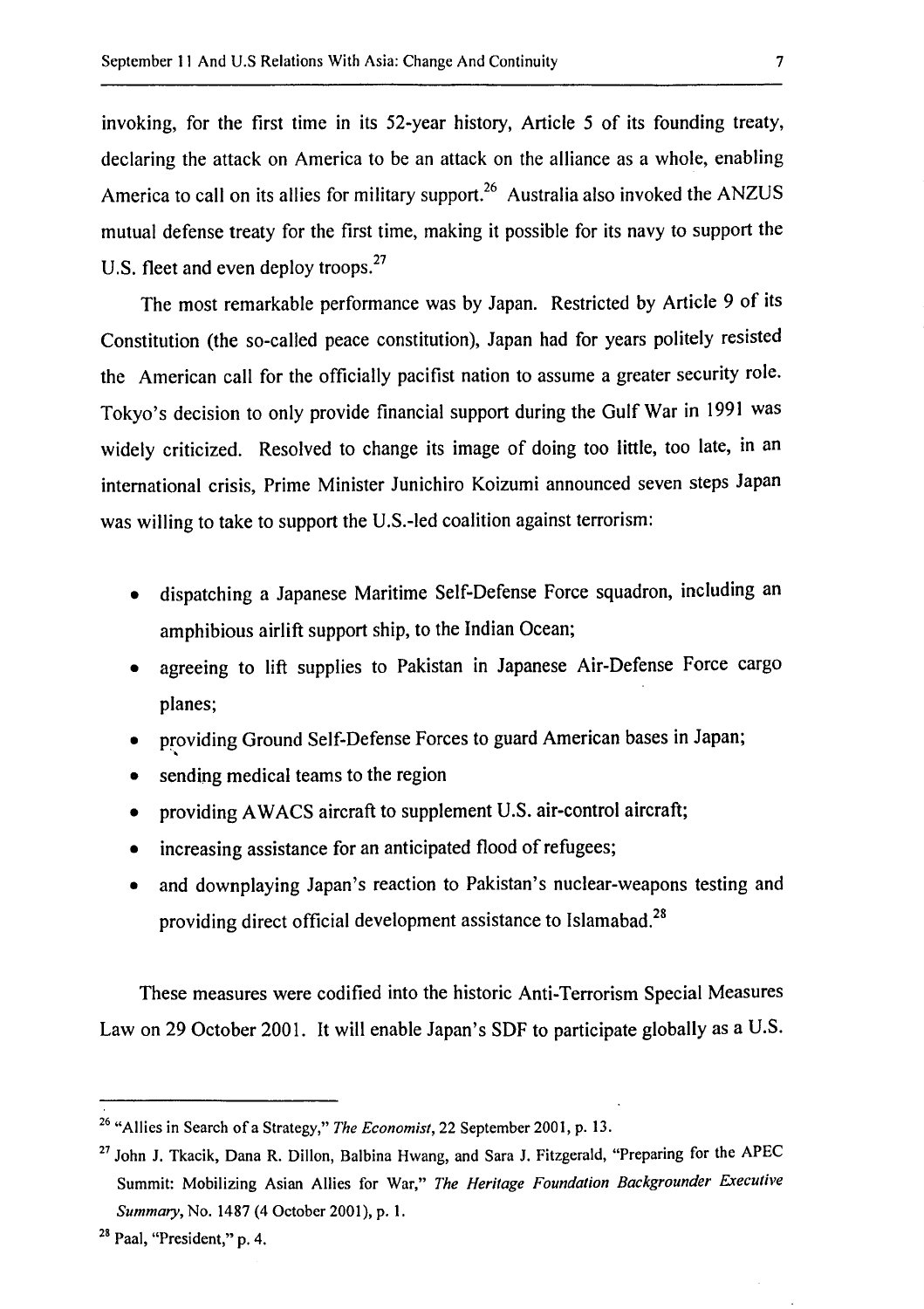military ally  $-$  at least in the anti-terror war campaign.<sup>29</sup>

The shift in priorities was evident in the Asia-Pacific region. Before the attacks, America's focus in the region was to revive the economic vitality of this once vibrant region recovering from the 1997-99 financial crisis and to deal with an assortment of security issues, such as China's growing stature, the problem of weapons proliferation, and, more fundamentally, the continued viability of America's predominance in the region.

Non-allies, such as Pakistan and China, saw the U.S.-led effort to fight global terrorism as a magnificent opportunity to improve their relationships with the U.S., which had been deteriorating since the end of the Cold War. Other countries, such as India, concerned that their nemeses might be courted by the U.S. in the anti-terror war, also eagerly offered help to the U.S. so as not to be left out. All of a sudden, the world seemed united around the U.S. over the cause of anti-terrorism. Whether it was the appalling nature of the attacks that helped forge a new coalition against terrorism or the desire to appease the U.S. that caused unsavory countries to "rally around the flag" is impossible to tell. What is clear is that the great power consensus, withering after the end of the Cold War, was "back in place in expanded form: the U.S., the European Union, Russia, China, and Japan are all on the same side now  $-$  at least on the issue of terrorism."30

Also changed are American policies and the public perceptions of various countries. Table I is a succinct summary of some quick rewards various countries received from the U.S. according to *Arms Sales Monitor,* a watch-dog group. (Table I about here)

As can be seen from Table I, cooperation with the U.S. reaped huge benefits. Pakistan and India got the U.S. to lift the sanctions imposed after the two South Asian states had conducted nuclear tests in 1998. Several Central Asian republics of the Former Soviet Union with dubious human rights records now received military aid and training due to their strategic locations for U.S. military operations in Afghanistan.

 $\overline{\phantom{a}}$ 

<sup>&</sup>lt;sup>29</sup> Larry M. Wortzel, "Joining Forces Against Terrorism: Japan's New Law Commits More Than Words to U.S. Effort," *The Heritage Foundation Backgrounder,* No. 1500 (5 November 2001), p. I.

<sup>30</sup> Gaddis, "And Now This," pp. 18-19.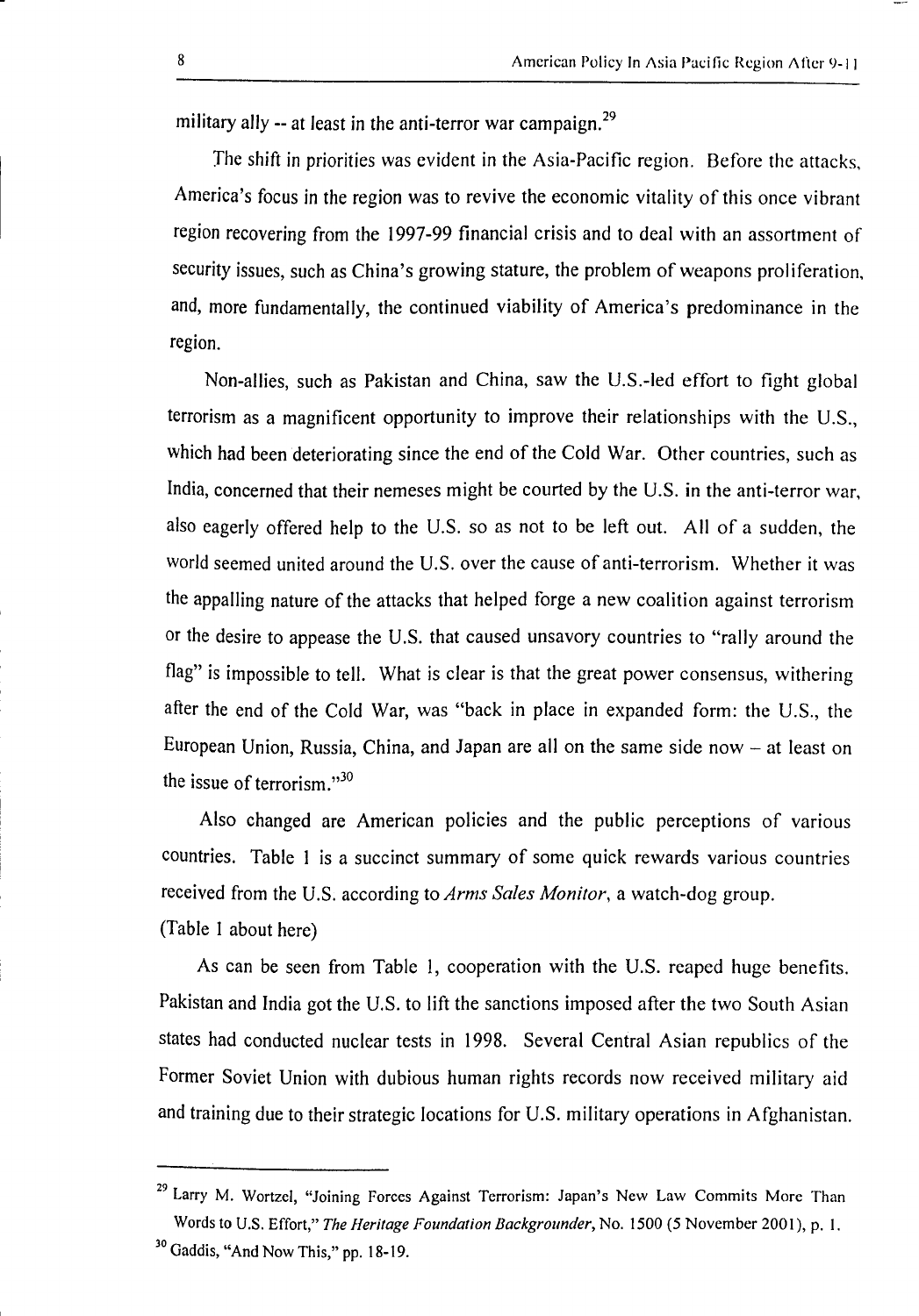Another change occured in Americans' attitudes toward foreign countries, as demonstrated in Table 2.

# (Table 2 about here)

Table 2, based on the Harris Poll, shows that Americans' attitudes toward foreign countries had become "kinder and gentler." Not only did more Americans see traditional allies, such as the U.K., Canada, and Australia as true allies, but Americans also gave such countries as Russia and China some credit for helping out. Conversely, although even fewer Americans badmouthed the U.K., Germany, and Taiwan, the drop in those that called Russia and China "unfriendly or enemy" was most spectacular. Apparently Americans were grateful to both "friends in need" and "friends of convenience."

Such a reservoir of popular sentiment, buttressed by official rewards brandished as inducements, undoubtedly facilitated anti-terror cooperation.

The first phase of the military campaign ended with the swift dislodging of the highly repressive and reactionary Taliban regime in Afghanistan and the destruction of the Osama bin Laden's al-Qaeda organization in that country -- all with a miniscule number of American casualties. Afghanistan was liberated, and the international community got involved in rebuilding this war-torn nation. However, bin Laden's whereabouts have been unknown, and some suspect that he is still in hiding near the Afghan-Pakistani border.

Just as the 1991 Gulf War revolutionized modern warfare and established America's predominance in the "new world order" (George Bush senior's phrase), the 2001 Afghan War inaugurated a new type of warfare, combining air strikes, ground troops, and covert operations, and reconfirmed America as the undisputed singular superpower in the new era (so will George W. Bush junior coin a phrase?).

#### **The** Asia Nexus: **Problem and Solution**

The importance of the Asia-Pacific region to America's foreign policy goals in general, and anti-terrorism in particular, cannot be overstated. The first obvious trend is that global wealth and military power are increasingly concentrated in the Asia-Pacific region. Table 3 shows that by 1998 Asia's share of world GDP had already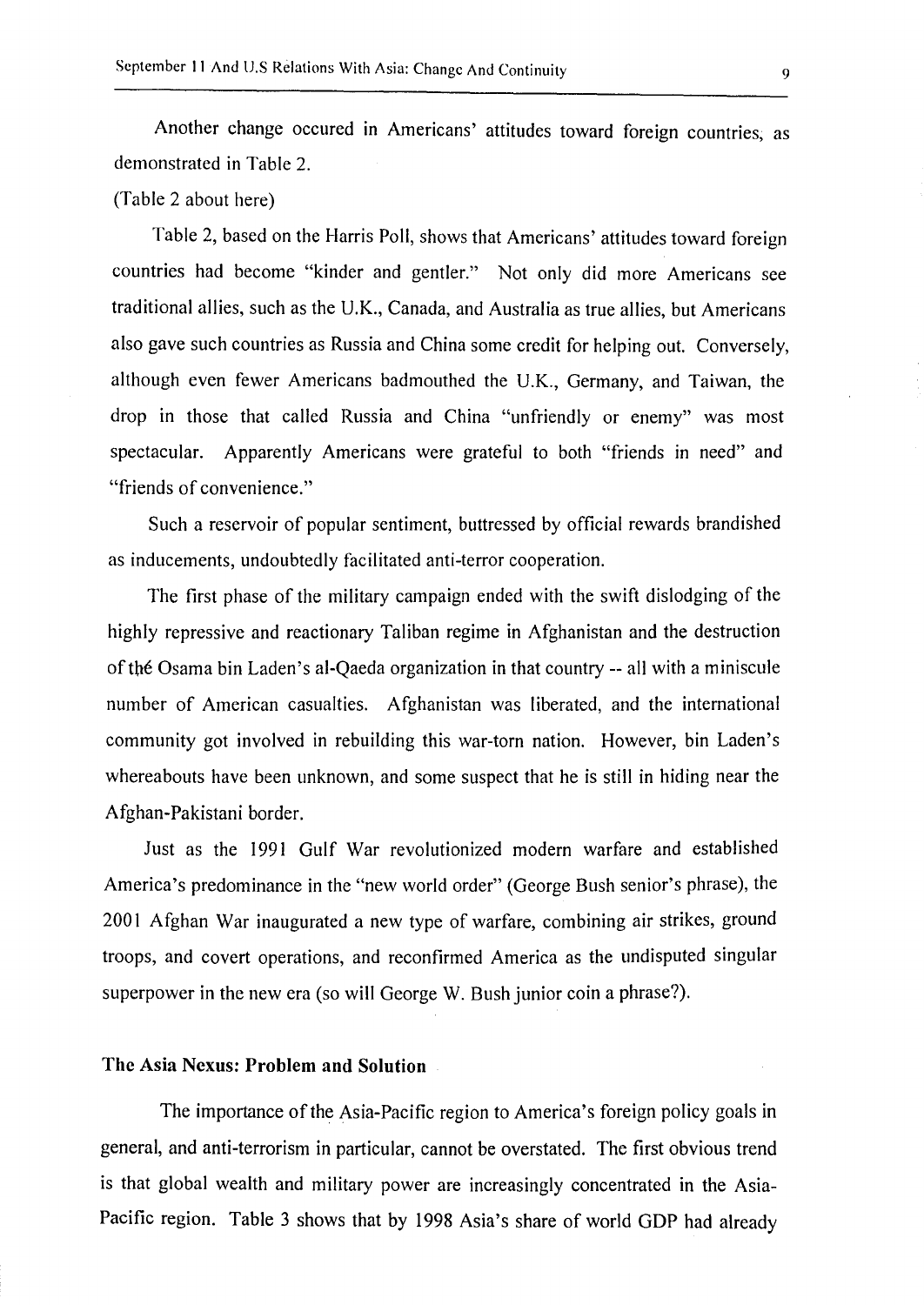been 48 percent larger than that of North America and 61 percent larger than that of Europe. By 2015 Asia's share of world GDP will be projected to be 2.53 times that of North America's and 2.26 times that of Europe's.<sup>31</sup>

(Table 3 about here)

Furthermore, with Europe at ease, all the major flashpoints where great power rivalries may intersect -- the Korean Peninsula, the Taiwan Strait, the South China Sea, and India-Pakistan over Kashmir -- are in the region.<sup>32</sup> As two scholars on strategy argue, this is where the big powers of the  $21<sup>st</sup>$  century reside and, hence, it is the region that commands an increasing portion of U.S. attention and energy across a wide set of issues.  $33$  Indeed, this is where over 100,000 U.S. troops are forward deployed to cope with any contingency.<sup>34</sup> This is also where the U.S. has long maintained a hub-and-spoke alliance system for years serving as the bedrock for the region's peace and stability.<sup>35</sup>

Beneath the surface calm extant in much of the region there are deep cleavages and long-time disputes that could undermine peace. The two most obvious examples: over the course of the next decade some strategists believe that there is a real danger that the U.S. could be drawn into war over the long-standing disputes between North and South Korea or between China and Taiwan. The anti-terrorism campaign has not changed any "strategic fundamentals" of these fissures.

Furthermore, strategically East Asia, South Asia, and the Middle East are linked, as the anti-terrorism campaign demonstrates. In fact, even before September I I,

<sup>&</sup>lt;sup>31</sup> For more statistics for each major Asian country, made available on interactive form online, see the website of *Strategic Asia* (www.strategicasia.nbr.org).

<sup>&</sup>lt;sup>32</sup> Aaron L. Friedberg, "Ripe for Rivalry," in Michael E. Brown, Sean M. Lynn-Jones, and Steven E. Miller, eds., *East Asian Security* (MIT Press, 1996), pp. 3-31

<sup>33</sup> Richard J. Ellings and Aaron L. Friedberg, *Strategic Asia 2001-02* (National Bureau of Asian Research, 2001), p. 7.

<sup>&</sup>lt;sup>34</sup> The latest Pentagon figures (September 2000) show that the total number of U.S. troops stationed in East Asia and Pacific is 101,447. Japan is home of the largest contingent, with 40, 159, followed by South Korea's 36,565, and 23,352 afloat. "Active Duty Military Personnel Strengths by Regional Area and by Country" (http://www.defenselink.mil/pubs/almanac/almanac/peolple/serve.html [2 March 2002]).

<sup>&</sup>lt;sup>35</sup> Dennis C. Blair and John T. Hanley, Jr., "From Wheels to Webs: Reconstructing Asia-Pacific Security Arrangements,": The Washington Quarterly 24(1)(Summer 2001): 7-17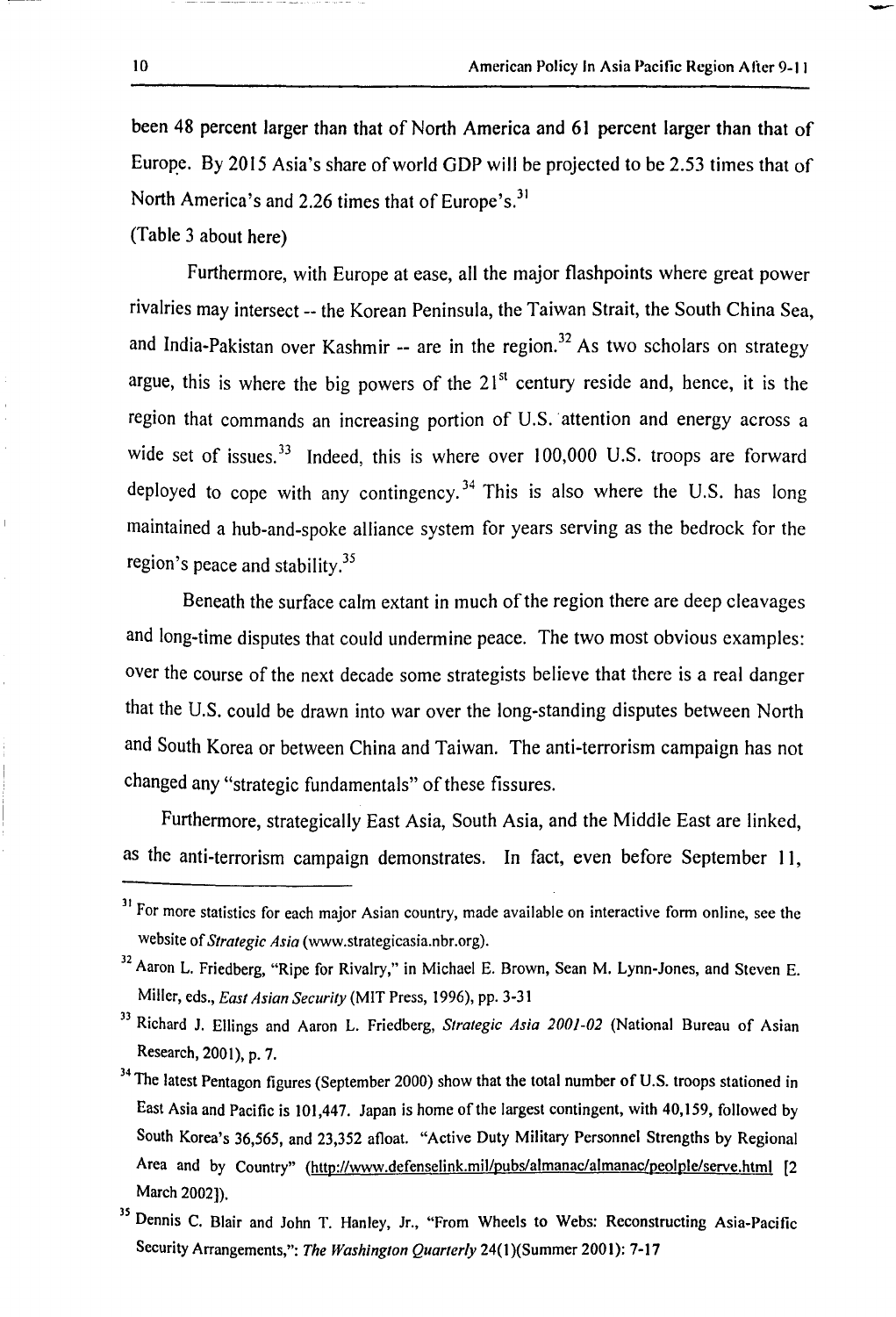many analysts had warned that the Pacific Rim would become the next battleground of global terrorism and yet the region is the least prepared region (save Africa) to combat extremists. 36 The biggest fear is that well-trained militants could possess fissile material within two years.<sup>37</sup>

A full discussion of the multitude of causes for this troubling development is beyond the scope of this paper. But a general picture can be given: Socioeconomic liberalization in East Asia has intensified the marginalization of some groups while breaking down control on these marginalized and potentially extremist sectors of society.

Given Asia's increasingly porous borders and rapidly improving communications, transport, and information infrastructure, these extremists now are able to develop closer political and financial links with militants, arms suppliers, drug dealers, and other shadowy forces in South Asia and the Middle East. This mix of socioeconomic marginalization, loosening political controls, and vanishing borders has created a worrisome situation in Asia.<sup>38</sup>

Southeast Asia, home to the largest Muslim nation (Indonesia) and two other countries with groups threatening to establish fundamentalist Islamic theocracies (Philippines and Malaysia), is surely an important front in the anti-terrorism war, as the main objective shifts to hunting down Osama bin Laden and his al-Qaeda network. This region has a large number of established Muslim fundamentalist groups sympathetic to Osama bin Laden. Therefore, the region is both an ideal safe haven for him and a potential base of operations from which he could launch terrorist counteroffensives against the U.S.<sup>39</sup>

No wonder the U.S. has quickly turned its attention to the region after the initial military victories in Afghanistan. Even though cooperation has been extended to the areas of criminal justice, money laundering, immigration control, the most important

<sup>36</sup> Joshua Kurlantzick, "Fear Moves East: Targets the Pacific Rim," *The Washington Quarterly,* vol. 24, no. l (winter 2001), pp. 19-29.

<sup>&</sup>lt;sup>37</sup> Kurlantzick, "Fear Moves East," p. 28.

<sup>38</sup> Kurlantzick, "Fear Moves East," pp. 19-20.

<sup>39</sup> Dana R. Dillon and Paolo Pasicolan, "Southeast Asia and the War Against Terrorism," *The Heritage Foundation Backgrounder,* no. 1496 (23 October 2001), p. 1.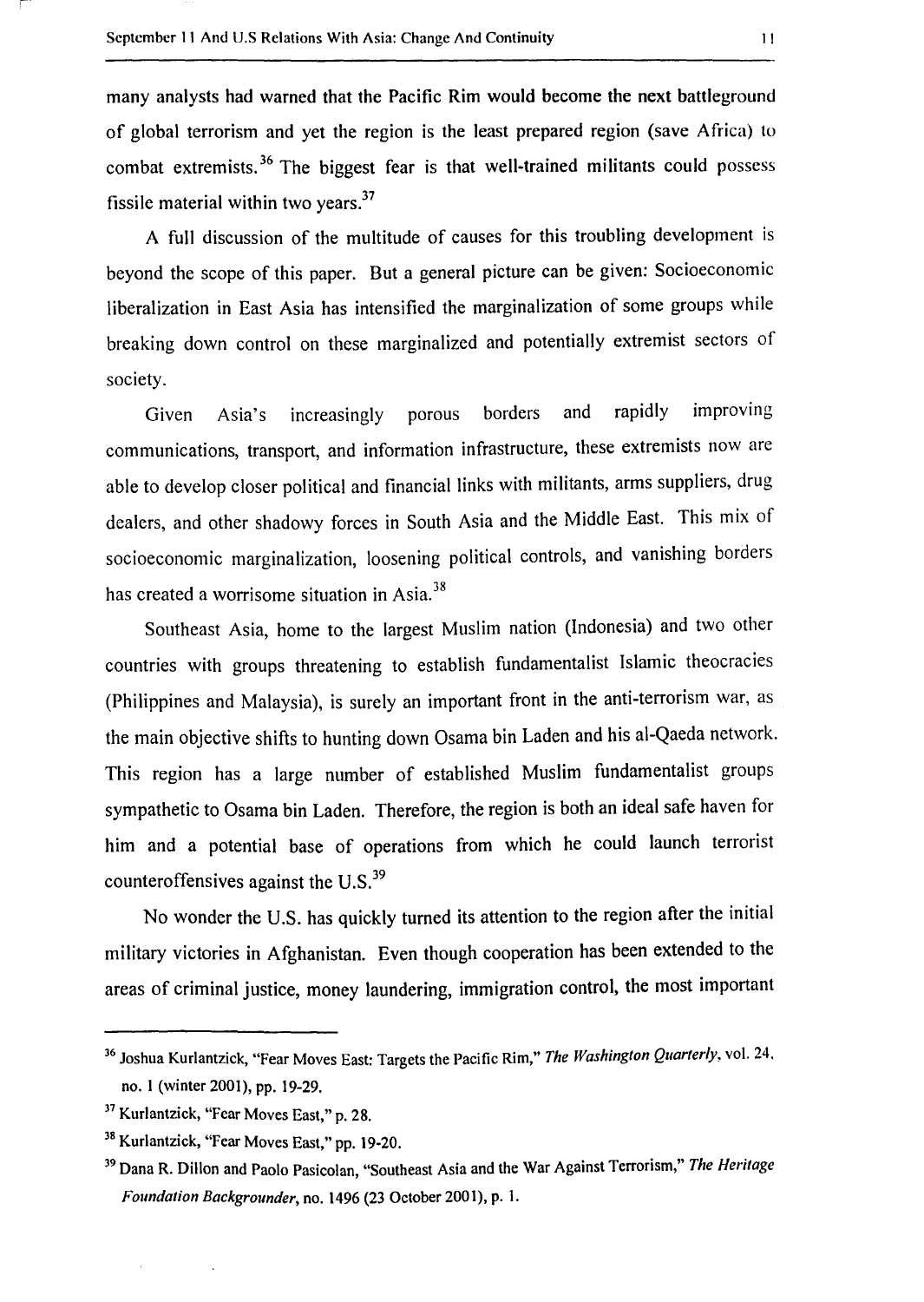area has been military cooperation.

Since September 11, the U.S. has been rapidly expanding military ties in Asia. Most visibly 600 troops "advise" Filipino troops fighting Muslim extremists of the Abu Sayaaf, whose top lieutenants had ties with al-Qaeda.<sup>40</sup> The U.S. also has talked with Australia, Malaysia, Singapore, and Indonesia about increasing military cooperation to pursue members of al-Qaeda. The Philippines could be a test case because the problems in other countries (e.g., Indonesia) are more serious but the relation with the U. S. in these countries are also not as close. Congress passed a bill to establish counterterrorism training programs for SEA armies. $41$ 

The U.S. has maintained a military presence in Asia since World War II, anchored by the 40,000 troops in Japan and 37,000 in South Korea. However, starting in the Clinton Administration, the U.S. has begun using the military "as a vehicle for engaging with and managing relations with an increasing number of countries''. Countries with ties to the U.S. military in turn get valuable help such as military training or access to equipment.<sup>42</sup>

Furthermore, the needs arising from the military campaign in Afghanistan and the desire of Russian President Vladmir Putin to improve relations with the U.S. combined to give the U.S. unprecedented access to bases in Uzbekistan, Tajikistan, and Kyrgyzstan. Pakistani President Gen. Pervez Musharraf also allowed U.S. troops access to bases in Pakistan for humanitarian and logistic purposes. The Bush Administration says that the U.S. will remain engaged in Central Asia but is not seeking permanent bases there.<sup>43</sup> And it is preparing to conduct a realistic engagement policy with the five Central Asian republics that emphasizes improvements in human rights and the expansion of democratic processes, rather than a strictly base-for-aid

 $40$  In a reversal of the "people power"  $-$  democratization that forced the U.S. to close its bases in the Philippines in 1991, a recent rally in Zambonga called on U.S. troops to stay. Raymond Bonner, ""Yankee Don't Go' Is the Message in Philippines Antiterror Rally," *The New York Times,* 25 February 2002, p. Al3, from *Lexis-Nexis.* 

<sup>&</sup>lt;sup>41</sup> Sally Buzbee, "Counterterrorism Moves to Southeast Asia," Associated Press, in *The Washington Times,* 18 February 2002.

<sup>&</sup>lt;sup>42</sup> Buzbee, "Counterterrorism."

<sup>43</sup> David Sands, "U.S. Bases in Asia Said Vital, Transient," *The Washington Times,* 12 February 2002.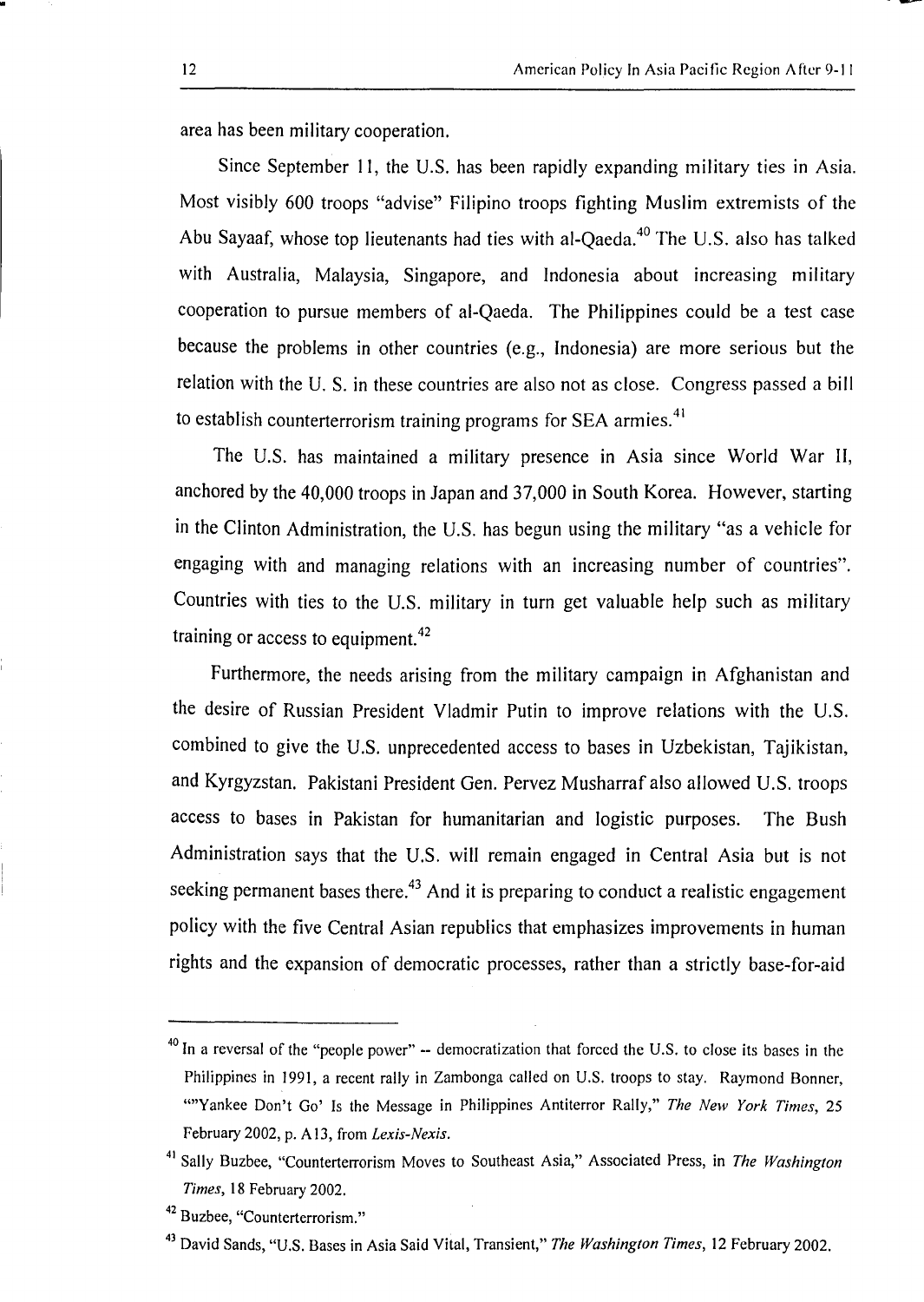relationship. <sup>44</sup>

#### America's Gains, China's Worries

All these initiatives have served to improve America's diplomatic and strategic positions in the Asia-Pacific region. The U.S. has made military inroads into Central Asia for the first time, and American troops are making a return to Southeast Asia, a region that they vacated after the Vietnam War in the 1970s.

The geopolitical realignment and U.S. gains may be deeply unsettling to China. Beijing is concerned that U.S. military presence in South Asia may exceed the proverbial "short duration" and become a permanent one on a backyard that is strategically crucial to China. The area where the strategic landscape could transform borders China's largest province, Xinjiang, which makes up one-sixth of China's land mass, with restless Muslim populations, and potential oil reserves. Moreover, Beijing feels that the race by several Central Asian republics to court favor with the U.S. may have also done irreparable harm to the six-nation Shanghai Cooperation Organization, which China painstakingly put together in 2000 mainly aimed at cutting off the Islamic militants in Xinjiang.

On the southwestern front, the U.S. has Pakistan's complete cooperation. China has hitherto been Pakistan's staunchest ally and arms supplier. Although it is unlikely that the U.S. can successfully lure Pakistan away from China (Pakistan feels that a return to its role as a trusted intermediary between China and the U.S. can maximize its role and interests), America's simultaneous upgrading of relations with India, Pakistan's sworn enemy who often considers China as its major security threat, cannot be comforting.

On the eastern front, China has reasons to be concerned. Japan's alliance with the U.S. has been upgraded. Bush is willing to talk tough vis-a-vis North Korea, China's ally, on behalf of South Korea. While cooperating with China, the U.S. has not made concessions over Taiwan. The U.S. has reinvigorated military and other relationships with the major members of the ASEAN. The U.S.-Australian alliance is stronger than ever.

<sup>44</sup> Editorial, "Securing Central Asia," *The Washington Post,* 18 February 2002, p. A22.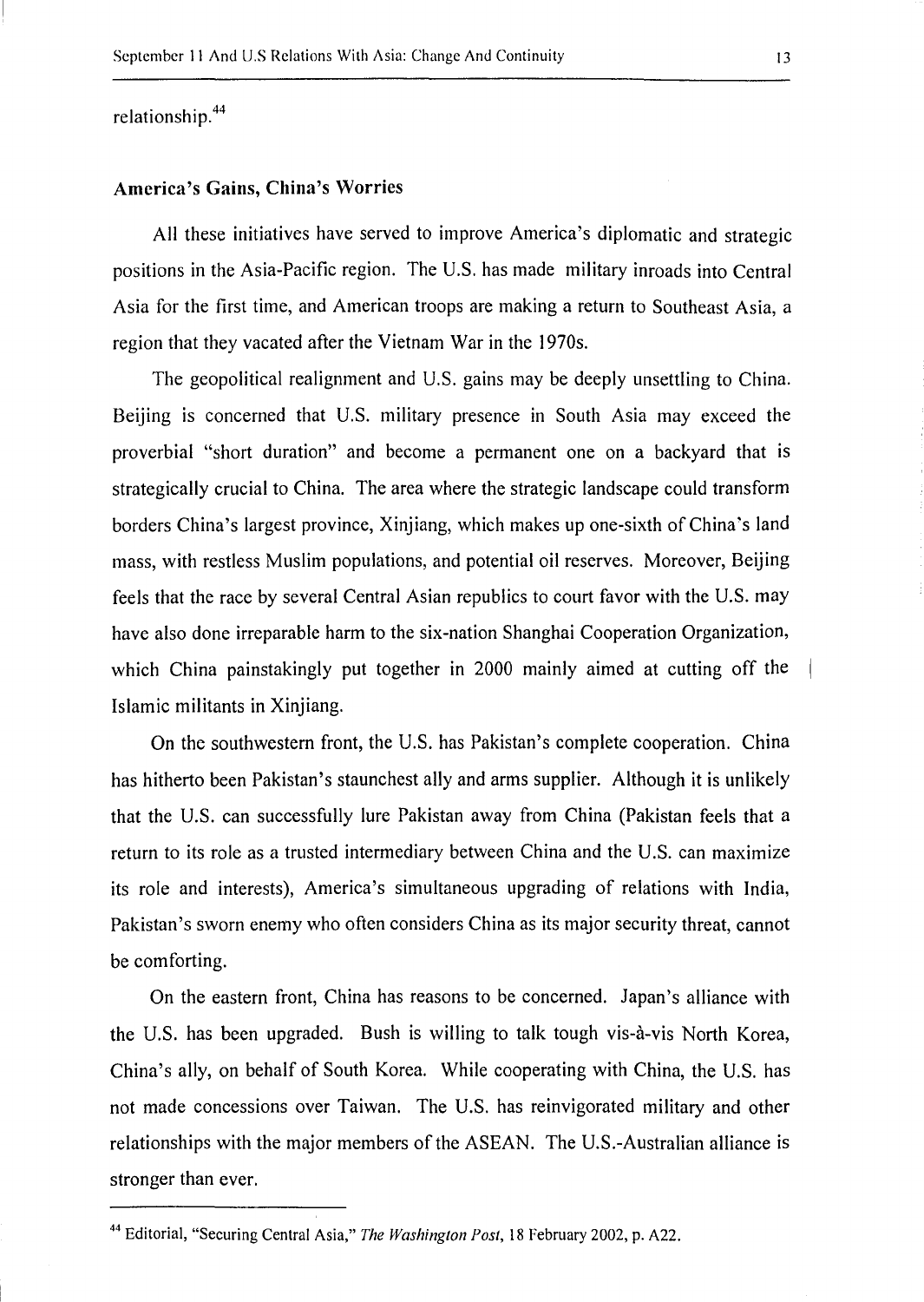But most importantly, U.S.-Russian relations have improved greatly, so much so that Bush invited Putin to his Texas ranch in a demonstration of cordial ties. Russia has been helpful on the question of Central Asian bases. Its opposition to NATO expansion and America's determination to build up it missile defense system has also softened. Indeed, its reaction to Bush's withdrawal from the 1972 Anti-Ballistic Missile (ABM) Treaty was uncharacteristically mild. The improving Russian-American relationship stands to offset the Sino-Russian relationship, which Beijing has assiduously cultivated for years as a counterweight against American "hegemonism."

To be sure, China has not been without rewards. To start off, the anti-terrorism cooperation arrested the further deterioration of U.S.-China relations -- caused by, among other factors, Bush's campaign rhetoric calling China a "strategic competitor" (in contrast to Clinton's formula of"strategic partner"), the EP-3 incident, and Bush's remarks that he will do "whatever it takes" to help Taiwan defend itself against Chinese attacks. Bush traveled to Shanghai in October 2001, one month after the September 11 attacks, to attend the APEC meeting. In February 2002, after his stays in Japan and South Korea, Bush went to visit Beijing, on the occasion of the  $30<sup>th</sup>$ anniversary of Nixon's historic visit to China in 1972. All in all, even though the atmosphere improved, no substantive progress was made on issues dividing the two powers, such as nuclear proliferation, Taiwan, human rights, and religious persecution.

China's attitude toward the U.S.-led anti-terrorism war is ambivalent. On the one hand, Beijing clearly cherishes the opportunity presented by this war to restore the strategic glue in the bilateral relationship. The common goal of countering the Soviet Union had been an important bond in the U.S.-Chinese relationship during the Cold War. The end of the Cold War and the dissipation of the Soviet threat eroded the strategic rationale behind the relationship. The American reaction to the Tiananmen crackdown further diminished the domestic political support for "business as usual." Many analysts therefore pin their hope on anti-terrorism cooperation's possibly forming a new glue that bonds the two countries together.

However, many anti-American elements exist in China today, making total accommodation with the U.S. unlikely. China also does not feel as much the need for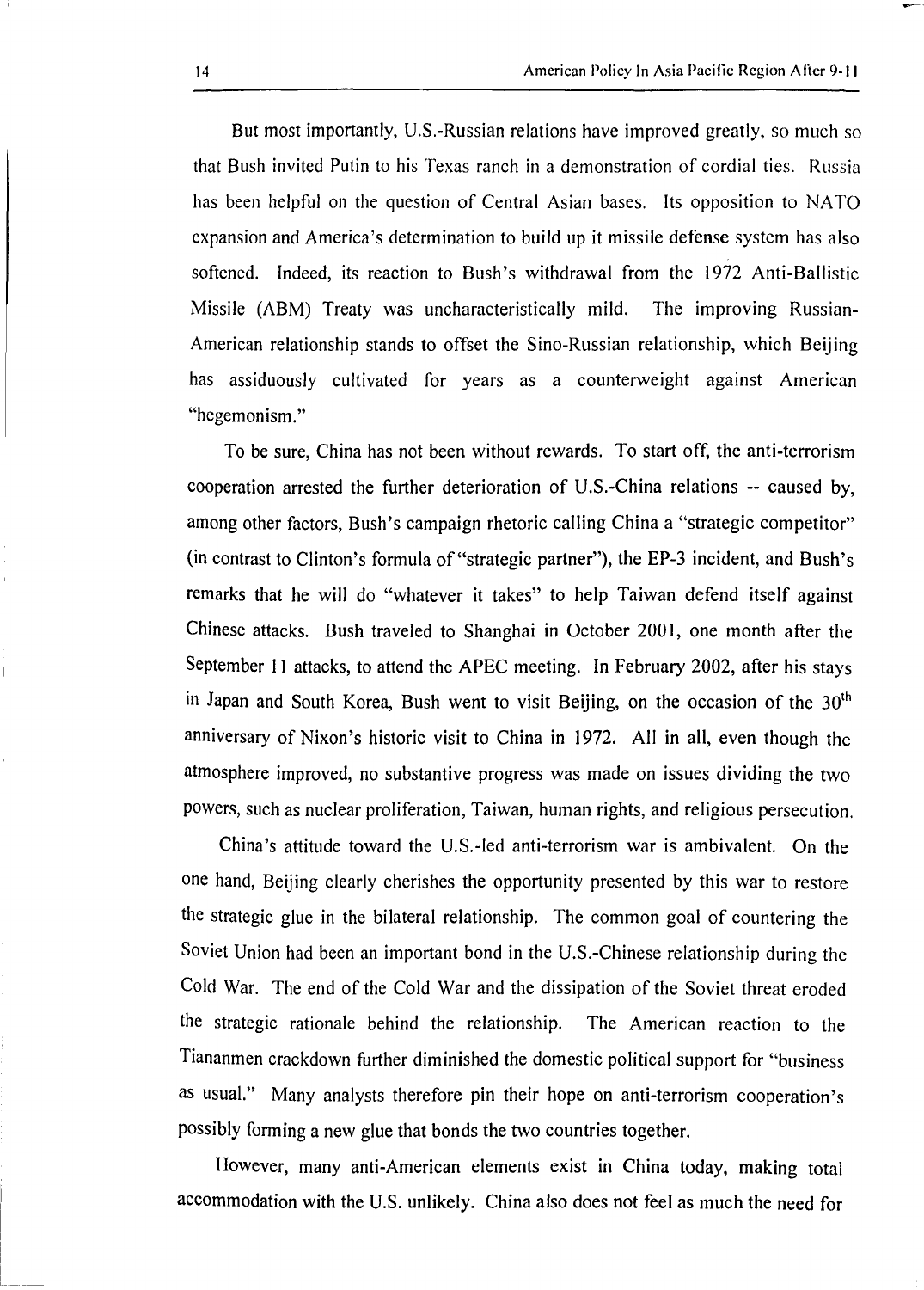revenge as the U.S. does since the attacks occurred on American soil. But most importantly China is afraid of being virtually encircled as a result of a series of reinvigorated relationships that the U.S. has fostered with China's neighbors. China is especially concerned about the long-term impact of the anti-terrorism war: it may consolidate America's preeminent position in the Asia-Pacific region at the expense of China's aspirations to play a larger role in regional and global affairs.

China's ambivalent attitude toward the U.S.-led effort also belies the fact that China is not a crucial partner of the U.S. in the anti-terrorism war. If nations could be ranked in a series of concentric circles in terms of their importance to the U.S. in the war effort and the degree of congruence of their interests with America's, China is not located at the core, which includes America's staunchest traditional allies such as NATO and Japan; nor does it belong in the second ring, which now includes such nations as Pakistan whose cooperation the U.S. eagerly seeks. China is probably somewhere in the third or fourth circle -- a sphere for those countries whose cooperation is desirable but not essential from the U.S. standpoint. The U.S.-Chinese relationship since September 11, to use David M. Lampton 's words, is one of "small mercies."<sup>45</sup>

#### Why Wide Support of the U.S.?

Undoubtedly certain nations decided to support the U.S. out of outrage and sympathy. Yet a more plausible understanding should focus on national interests in explaining the wide support enjoyed by the U.S. A brief overview is in order.<sup>46</sup>

## *South Asia*

The balance of power in South Asia compels Pakistan to risk further domestic instability in its effort to cooperate with the U.S. The war on terrorism presents Pakistan with an opportunity to rekindle good relations with the U.S. Pakistan is important, because should it disintegrate or be taken over by Islamic extremists, an

<sup>45</sup> David M. Lampton, "Small Mercies: China and America After 9/11," *The National Interest* (winter 2001), pp. 106-113.

<sup>46</sup> This part is based on Ellings and Friedberg, *Strategic Asia,* pp. 6-16.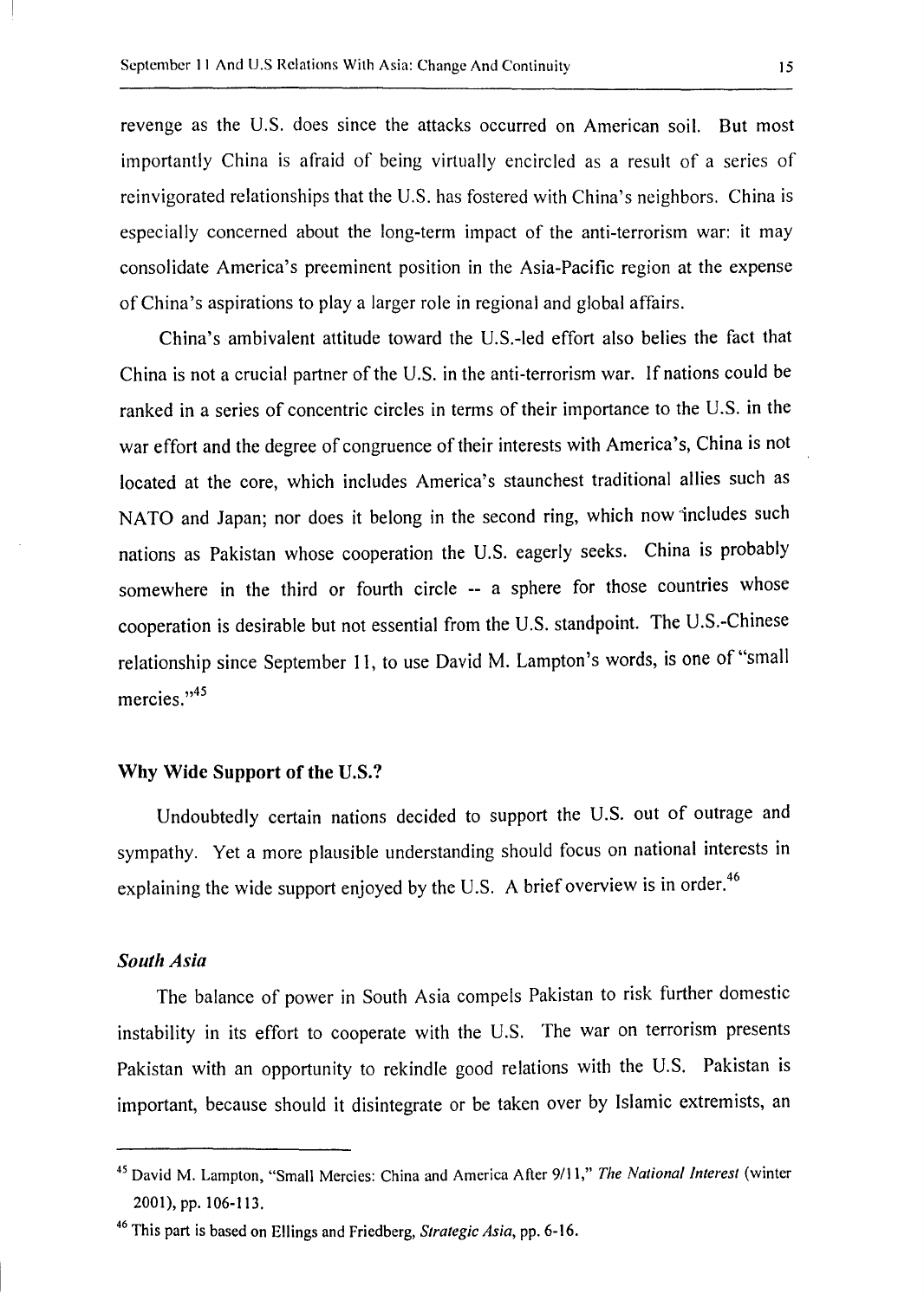extraordinary new level of instability would rock the region.

. America's new cooperation with Pakistan is unlikely to jeopardize closer US relations with India. If anything, the crisis seems to accelerate the movement toward a closer US-Indian relationship.

#### *Russia*

The attacks on the US creates a common bond between Russia and the U.S., one that is serves to soften friction arising from NATO expansion, NMD, etc. Russia wants to frame the Chechen problem as one of terrorism but Chechnya is a broader national movement. However, a political solution is imaginable.

There has been a convergence of interests among Russia, India, and even Iran with respect to the Taliban (Russia was the main supporter of the Northern Alliance). But Russia will prevent its cooperation with the U.S. against the Taliban from eroding Russian predominance in Central Asia.

#### *China*

The government under Jiang Zemin seems sincerely willing to help the U.S.-led effort against terrorism, but it is not unlikely this support will endure very long. China has its own reasons to cooperate -- (I) militant Islamic groups in Xinjiang with ties to al-Qaeda, (2) to prevent further erosion of ties with the U.S., (3) China wants to be a respected great power.

Beijing can provide assistance: It has experience in countering Islamic extremism (useful intelligence, influence over Pakistan, in turn Afghanistan; Central Asia). Such cooperation is not new (occurring during the Cold War Soviet war in Afghanistan).

Potential roadblocks to long-term PRC cooperation include: (I) a longer and broader anti-terror campaign (setting a precedent), (2) China's nervousness about military cooperation with India, a revitalized US-Japan alliance, and permanent bases on China's periphery; (3) possibly the PRC's cooperation with the U. S. not leading to any quid pro quo over Taiwan.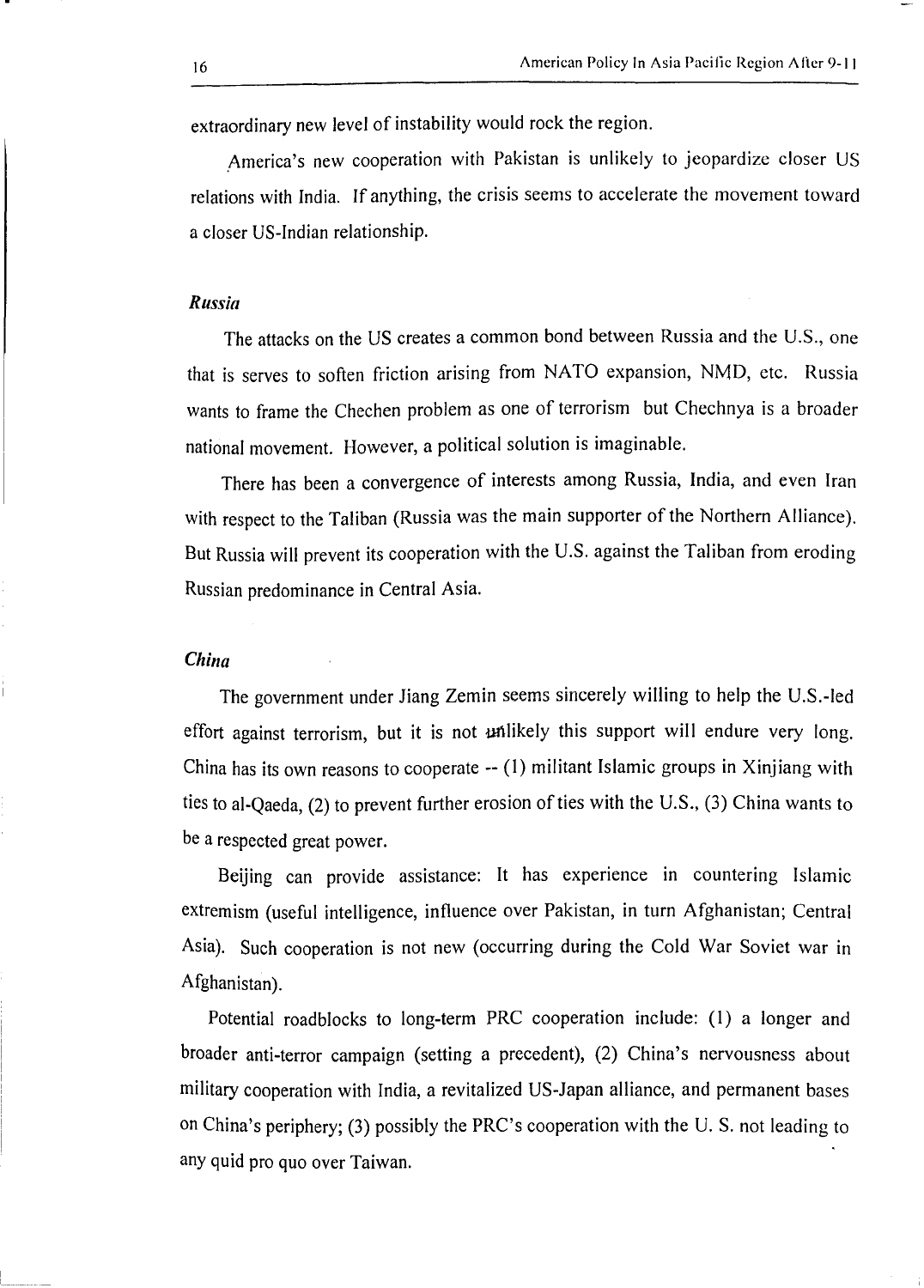#### *Japan*

The Japanese were unprepared to take a leading part in a multinational campaign against terroism. The norm has been to meet terrorist demands. Japan is resolved to avoid a repetition of the embarrassment in the Gulf War. Public opinion is divided. America's economic slowdown as a result of the crisis will worsen Japan's economic troubles.

In the short run, Japan will scramble to avoid being isolated and embarrassed. In the medium term, the war on terrorism will prove to be a milestone in advancing politico-military realism.

#### *Korea*

The September 11 attacks have done little to alter the strategic fundamentals on the Korean Peninsula. Immediately, the attacks beg the question about Seoul's "sunshine" diplomacy with the North. Kim Dae Jung sought to enlist Pyongyang in the signing of a joint North-South declaration against terrorism.

More fundamentally, September 11 forces a reexamination of the Bush Administration's nascent "military reform," -- doing away with "two war" military capabilities in favor of a new, smaller, more mobile international force.

#### *Southeast Asia*

Leaders and media responded with shock and sympathy. Bin Laden's network may have operatives in Indonesia, Malaysia, and the Philippines (the Moro Islamic Liberation Front and Abu Sayaff).

#### *Ballistic Missiles*

A long-term, US-led campaign against global terrorism could lead to the US's diminishing significantly the amount of attention and resources it devotes to the threat of ballistic missile proliferation, as well as the development of a ballistic missile defense system.These shifts could encourage proliferators, prompting some in the Bush Administration to further push for missile defense.

Possible instabilities in South and Central Asia arising from U.S.-led anti-terror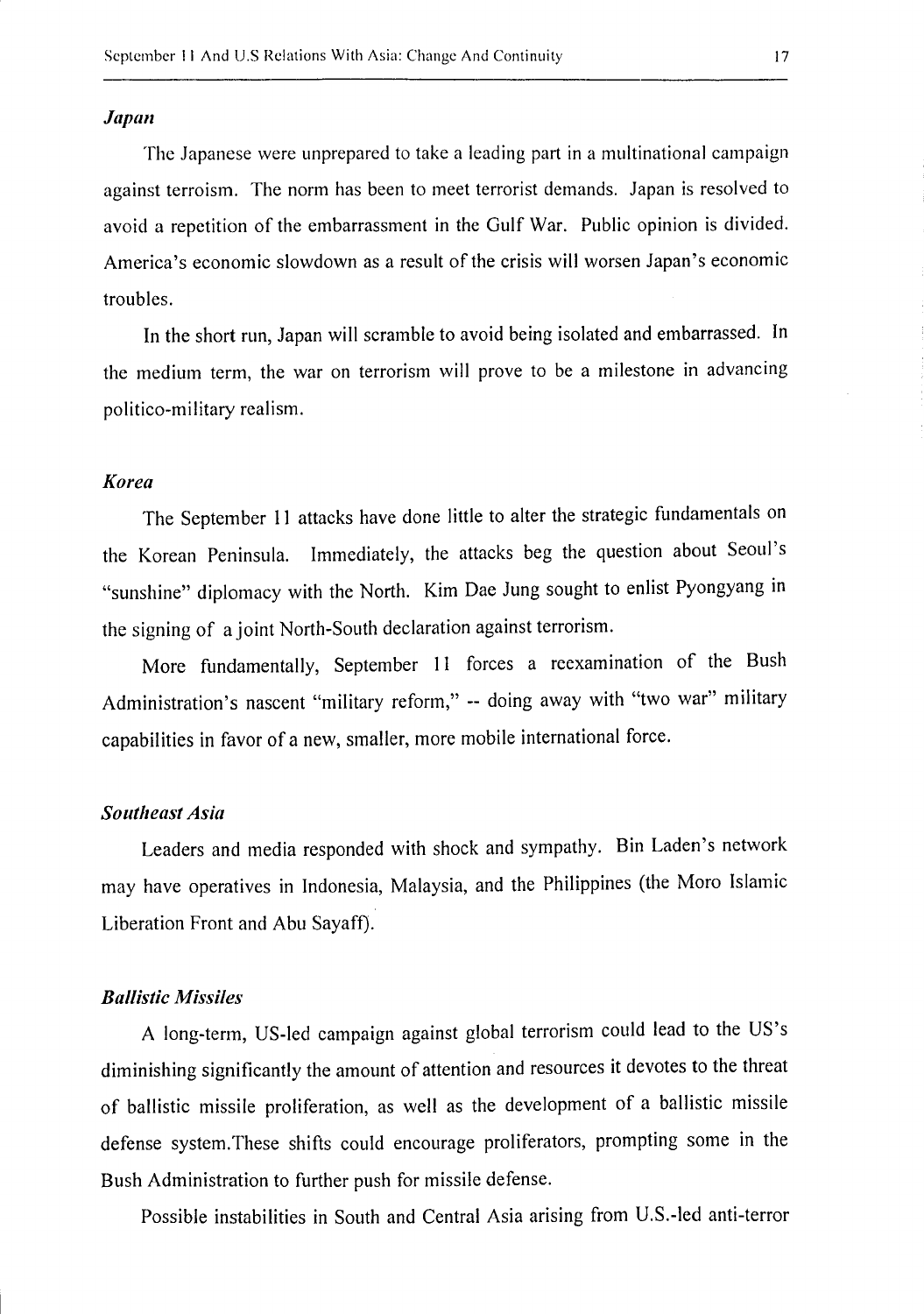war could increase tensions among Pakistan, India, and China, and instability in . Pakistan could exacerbate the proliferation problem.

#### What Has Not Changed or Has Remained?

The next phase of the anti-terror campaign will encounter several thorny problems: some are old, some are new.

The military and diplomatic strategies that helped undergird the successful war against the Taliban and al-Qaeda began to show their strains, as the U.S. grappled with devising strategies to *sustain* the anti-terrorist campaign and revisiting those grave matters that had been swept under the rug for the sake of forging cooperation.

The first issue that will test the administration is "what next?" and whether or not there is an "end game". After defeating the evil Talibans and al-Qaeda, President Bush sought to lead the global coalition to fight other evils. In his first State of Union address to Congress, Bush said that North Korea, Iran, and Iraq belonged to an "axis of evil."47 Although denying that the President's putting these three states on notice signaled imminent attacks against them, the administration's tough stance reflected its ultimate concern about a deadly combination that would be highly injurious to U.S. interests and those of its allies: rogue states developing weapons of mass destruction and their means of delivery. There was considerable opposition from various corners. Some criticized Bush's remarks as a foreclosing on the opportunity for rapprochement with either North Korea or Iran -- both have sent signals in recent years that they seek to improve relations with the U.S. South Koreans were concerned that Bush's characterization of North Korea would undermine President Kim Dae Jung's "Sunshine Policy" of engaging with their recalcitrant northern neighbor.<sup>48</sup>

In addition, as attention shifted to hunting down entities with ties to al-Qaeda in those Southeast Asian countries with restive Muslim populations, the diplomatic task became trickier and the military task more complicated.

<sup>&</sup>lt;sup>47</sup> David E. Sanger, "A Nation Challenged: The Rogue List; Bush Aides Say Tough Tone Put Foes on Notice," *The New York Times,* 31 January 2002, p. A 1, from *Lexis-Nexis.* 

<sup>48</sup> Editorial, "Reviving Korean Diplomacy," *The New York Times,* 18 February 2002, p. A 14, from *Lexis-Nexis.*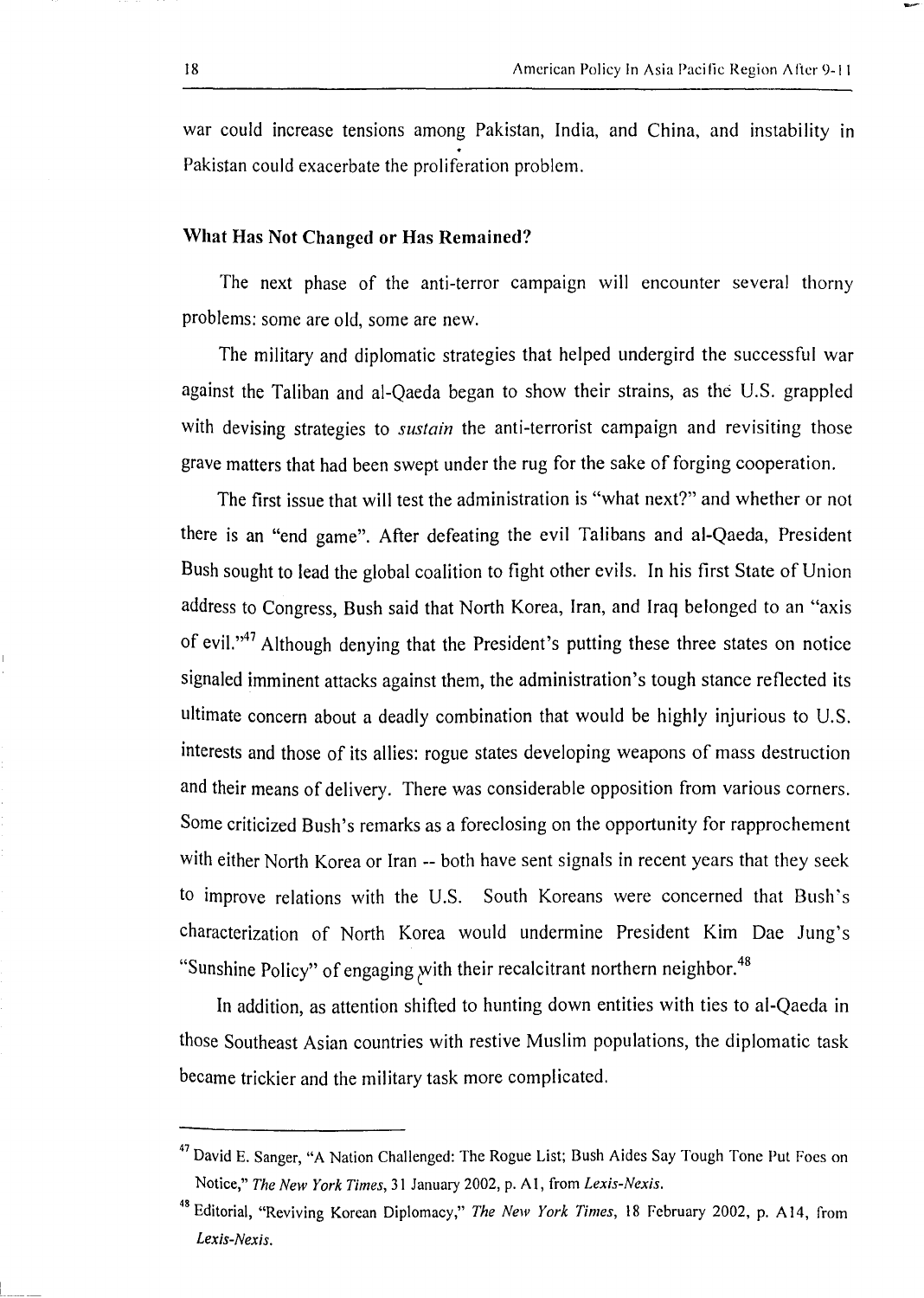The second test is the nettlesome issue of proliferation. Both China and Pakistan, two nations currently enlisted by the U.S. to help combat terrorism, have  $\angle$  close  $a$ . military relationship with one or more members of Bush's "axis of evil." In fact, from the U.S. standpoint, no amount of good will extended to it by these nations in the war against global terrorism can compensate for the inordinate injury done to US interests caused by these nations' continued proliferation of weapons. President Bush's recent trip to China ended on the disappointing note over Beijing's continued shipments of missile components and technologies to North Korea, Iran and Pakistan,<sup>49</sup> a dispute which<sup>50</sup>Secretary of State Colin L. Powell described as "remaining an irritation in the relationship" between the U.S. and China.

A third challenge is the legitimate concern expressed by many in the human rights community that the anti-terror war may undermine the cause of human rights, because some governments may now define anybody who is opposed to the government as a "terrorist" and seek international support for the government's positions. Russia attempted to frame the Chechen problem as one of terrorism, but Chechnya's is actually a broader national movement.<sup>51</sup>

China argued that the Xinjiang Uighurs, who had struggled with China to restore their Republic of Eastern Turkistan, were linked to the al-Qaeda terrorist organization, and sought to gain international sympathy on Beijing's positions on other

<sup>49</sup> David E. Sanger, "China Is Treated More Gently Than North Korea for Same Sin," *The New York Times,* 21 February 2002, p. A8.

so Mike Allen, "Powell Says China's Sales of Arms Technology Still Hinder Relations,'' *The Washington Post,* 23 February 2002, p. A 13.

<sup>&</sup>lt;sup>51</sup> According to Rajan Menon, the Chechens never accepted their incorporation into the Russian/Soviet empire and have repeatedly tried to break free -- sometimes violently. Central Asian states gained independence because they were union republics within the Soviet federal system that collapsed. But who decided that Uzbeks would be in a union of republics whereas Chechens would not? Josef Stalin. Thus the Chechen claim to independence is "illegitimate" only to the extent that Soviet constitutional precepts are accorded legitimacy and Chechen resistance to Russia ignored. Richard J. Ellings and Aaron L. Friedberg, *Strategic Asia 2001-02* (National Bureau of Asian Research, 2001), pp.9-10.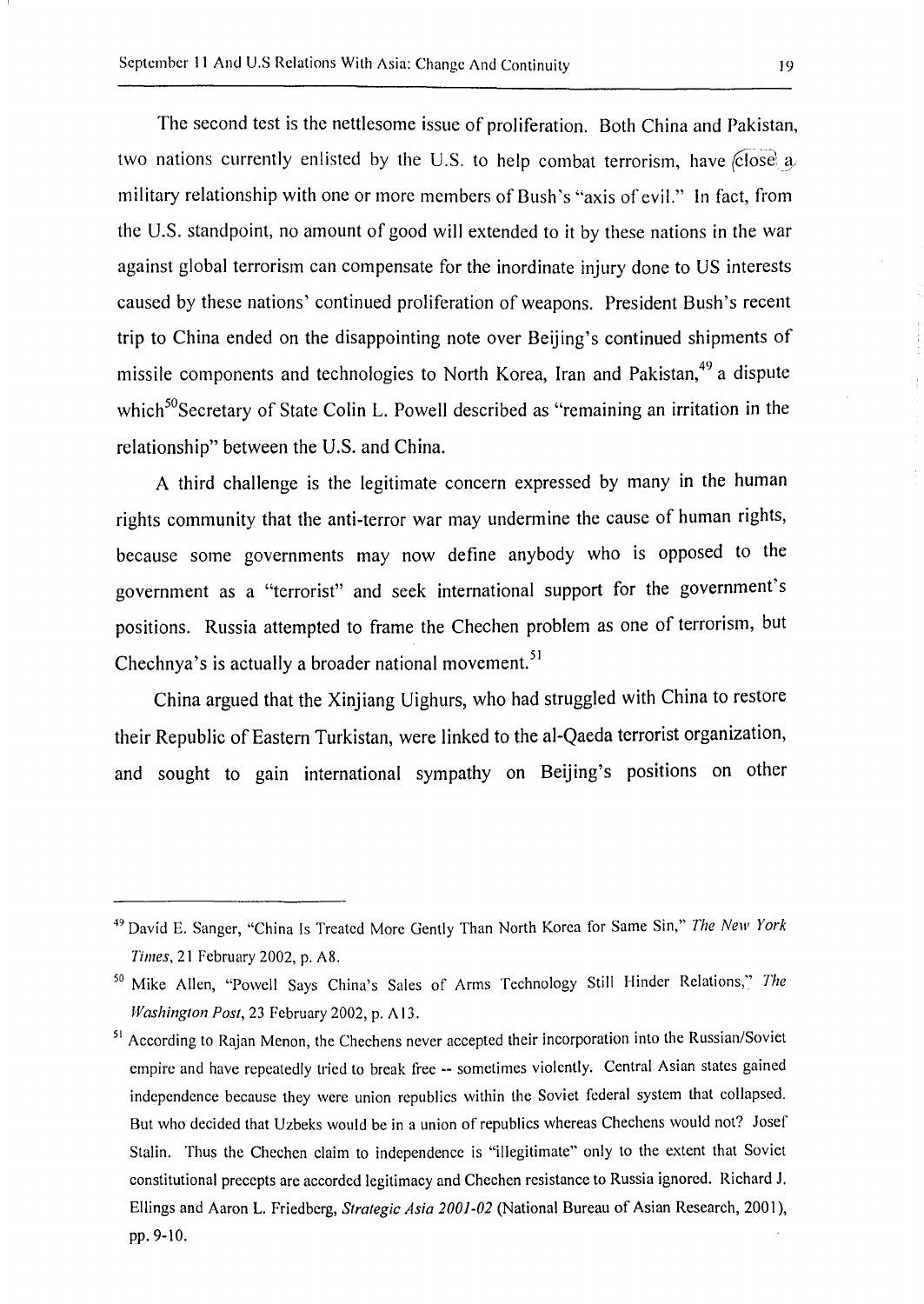"separatists" in Tibet and Taiwan<sup>52</sup>and Falun Gong followers. As Ross Terrill states, "Most Americans see the war against terrorism as a fight against broad forces opposed to freedom. Beijing sees the war as a defense of the unity and security of authoritarian China. There is a fine line between authoritarianism and imperial authority."<sup>53</sup>

Secretary of State Colin L. Powell assured the American public and Taiwan that no deal over Taiwan had been cut for Chinese cooperation.<sup>54</sup> National Security Advisor Condoleeza Rice maintained, "We continue to draw a line in all of our discussions between legitimate dissent or legitimate movements for the rights of minorities and the fact that there may be international terrorists in various parts of the world."<sup>55</sup>

More fundamentally, some are concerned that the US is cozying up to unlikely new bedfellows as it forms a coalition to battle terrorism. But its actions could backfire down the line and create new instability.<sup>56</sup>

To sum up, September 11 has profoundly changed America's relations with Asia, but not America's interests in the region -- securing peace, maintaining an open economy, and the advancement of freedom and the rule of law. The exigencies of the war call for an emphasis on congruence on *interests* above congruence on *values.*  However, in the long-run cultivating congenial values goes a long way in eradicating some sources of terrorism in the distant future. This is a much better strategy than retaliation.

<sup>52</sup> John Pomfret, "China Also Wants U.S. Help Against 'Separatists,"' *The Washington Post,* <sup>19</sup> September 2001, All; Joe McDonald, "Anti-Terror Campaign Gives U.S., China New Common Ground," *The Associated Press,* 17 October 2001, from *Lexis-Nexis.* 

<sup>53</sup> Ross Terrill, "China, the Uncertain Ally," *The New York Times,* 19 February 2002, p. A 19, from *Lexis-Nexis.* 

<sup>54</sup> Ellings and Friedberg, *Strategic Asia,* p. 12.

<sup>55</sup> David E. Sanger, "Bush's New Focus Requires a Shift in His China Policy," *The New York Times,* <sup>18</sup> October 2001, p. B5, from *Lexis-Nexis.* 

<sup>56</sup> Murray Hiebert, "A Flawed Policy," *Far Eastern Economic Review,* 25 October 2001, p. 30; Michael Vatikiotis, Ben Dolven, and David Murphy, "Terror Throws Us Together, For Now," *Far Eastern Economic Review, 1 November 2001, p. 36.*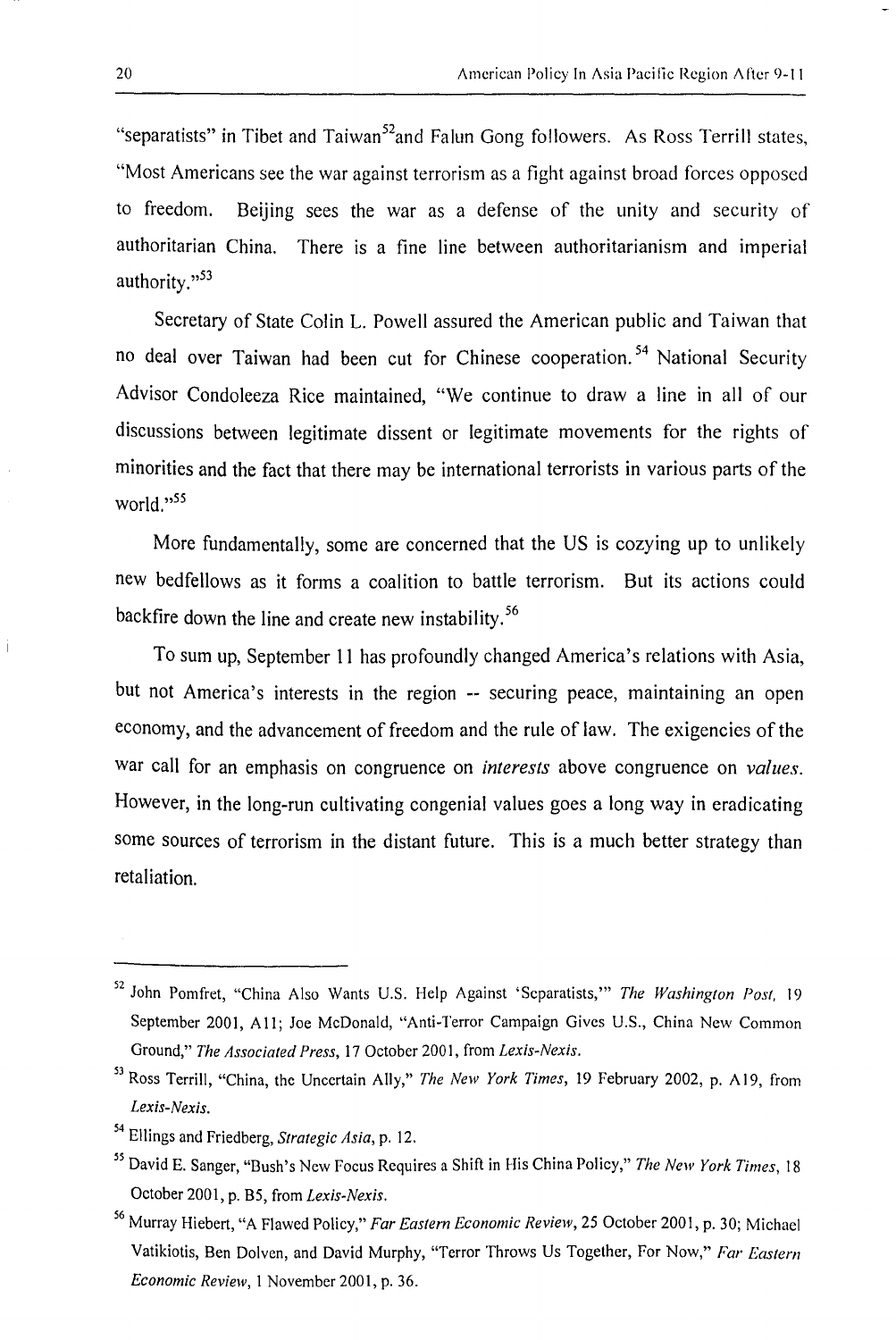# Table I: A Quick Guide to Anti-Terror Rewards

# Pakistan

- Nuclear-test and military coup related sanctions lifted
- \$73 million worth of military aid approved
- \$600 million in Economic Support Funds approved

# India

• Nuclear-test related sanctions lifted

# Philippines

• \$92.3 million of additional weapons promised

Tajikistan

- Military aid and weapons sanctions dropped
- Border control aid planned

Azerbaijan

- Arms sanctions lifted
- Border control aid given

Armenia

• \$4.3 million in military aid and training

Uzbekistan

• Equipment and training

Turkey

- Additional weapons and training pledged
- Military debt forgiveness being negotiated

Colombia

• More aid planned to fight "narco-terrorists"

Kenya

• Weapons and combat training planned

Source: *Arms Sales Monitor,* No. 47 (January 2002), p. 2.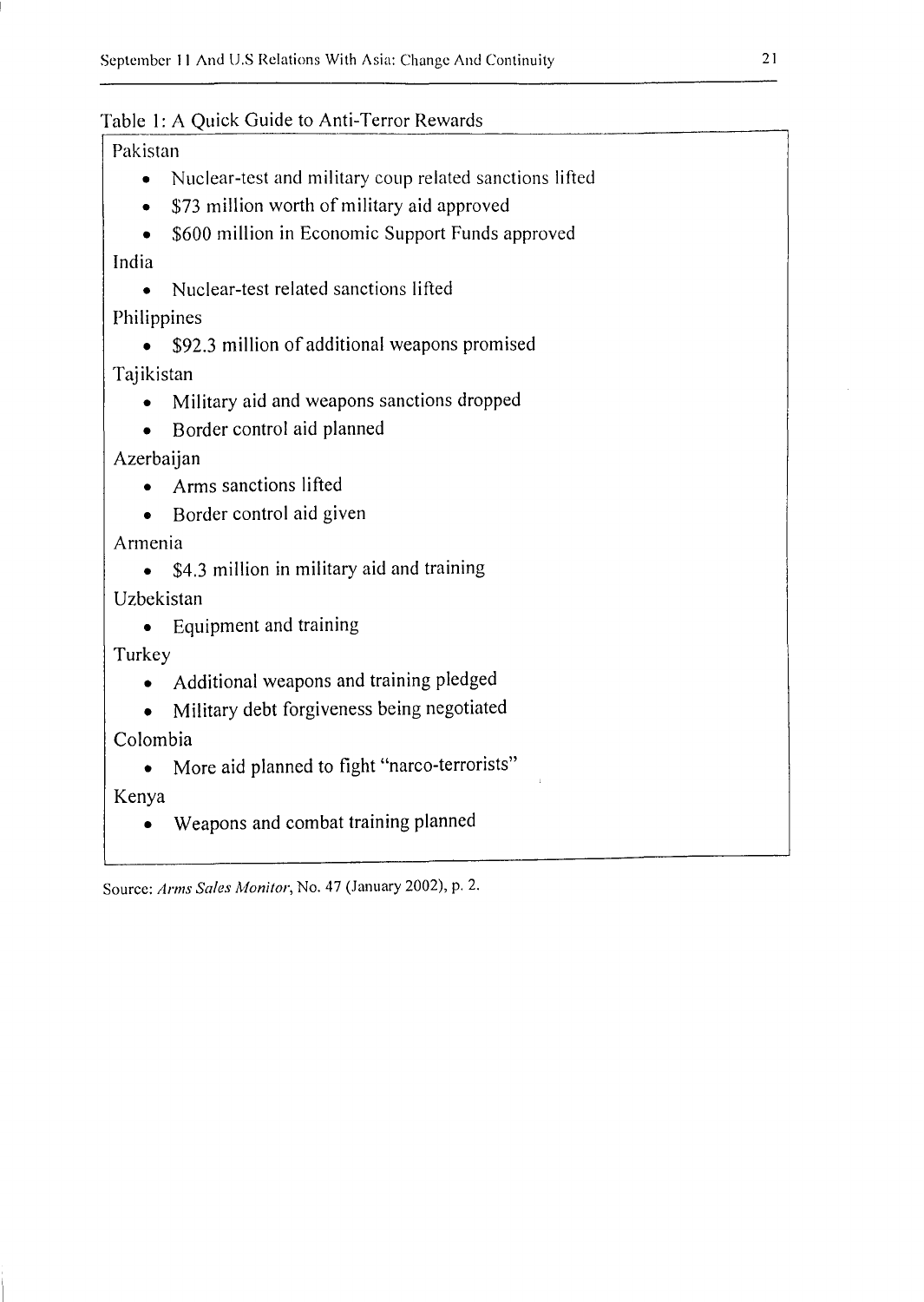|                              |      |      | Biggest increases since last year in those Biggest declines since last year in those |                                      |      |        |        |  |
|------------------------------|------|------|--------------------------------------------------------------------------------------|--------------------------------------|------|--------|--------|--|
| saying "a close ally" $(\%)$ |      |      |                                                                                      | saying "enemy" or "not friendly" (%) |      |        |        |  |
| Country                      | 2000 | 2001 | Change                                                                               | Country                              | 2000 | 2001   | Change |  |
| U.K.                         | 63   | 80   | $+17$                                                                                | Russia                               | 50   | 33     | $-17$  |  |
| Mexico                       | 28   | 40   | $+12$                                                                                | China                                | 64   | 49     | $-15$  |  |
| Russia                       | 5    | 17   | $+12$                                                                                | Chile                                | 29   | 17     | $-12$  |  |
| Canada                       | 63   | 73   | $+10$                                                                                | Germany                              | 20   | $10 -$ | $-10$  |  |
| Germany                      | 29   | 39   | $+10$                                                                                | Argentina                            | 25   | 16     | $-9$   |  |
| Italy                        | 27   | 37   | $+10$                                                                                | Taiwan                               | 25   | 18     | $-7$   |  |
| China                        | 3    | 11   | $+8$                                                                                 | <b>Brazil</b>                        | 23   | 16     | $-7$   |  |
| Israel                       | 31   | 38   | $+7$                                                                                 | U.K.                                 | 8    | 1      | $-7$   |  |
| Australia                    | 42   | 47   | $+5$                                                                                 | Japan                                | 29   | 24     | $-5$   |  |
| Japan                        | 23   | 26   | $+3$                                                                                 | Australia                            | 10   | 7      | $-3$   |  |
| Taiwan                       | 19   | 22   | $+3$                                                                                 | India                                |      | 29     |        |  |
| India                        |      | 8    | --                                                                                   |                                      |      |        |        |  |

Tables 2: How Has September 11 Changed the Way Americans View Other Countries

Notes: According to *The Harris Poll,* the 2001 poll was "conducted within the United States between 17-22 October 2001 among a nationwide cross-section of 1,011 adults. Figures for age sex, race, education, number of adults and number of voice/phone lines in the household were weighted where necessary to align the sample with their actual proportions in the population. In theory, with a probability sample of this size, one can say with 95 percent certainty that the results have a statistical precision of plus or minus three percentage points within what they would be if the entire adult population had been polled with complete accuracy."

The comparative polls of 2000 and 2001 consist of respondents' opinions about twenty-two countries. For comparison, the first eight countries in each column are ranked by the biggest increases or biggest declines from 2000 to 2001, respectively, followed by the remaining Asia-Pacific countries in the poll.

Source: Compiled from *The Harris Poll #54 (31 October 2001)*, "Events Since September  $11<sup>th</sup>$  Have Changed the Way Many Americans View Other Countries," available online at http://www.harrisinteractive.com/harris poll/index.asp?PID=265.